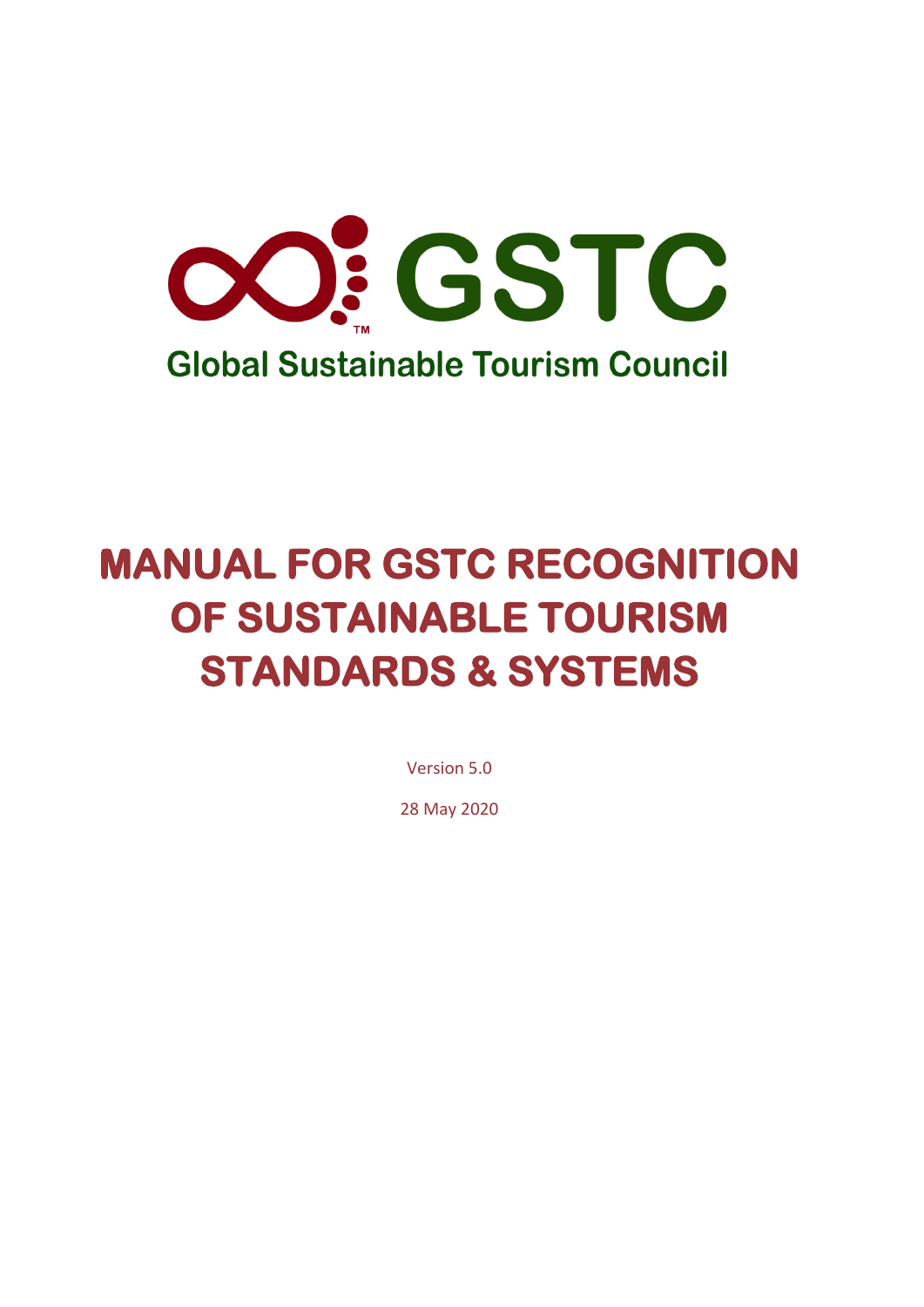

#### **© The Global Sustainable Tourism Council, 2020, All Rights Reserved** The Global Sustainable Tourism Council

[www.gstcouncil.org](http://www.gstcouncil.org/)

To make comments on this document, please email the GSTC Technical staff

[TD@GSTCouncil.org](mailto:recognized@GSTCouncil.org)

#### **Document Control**

This version of the GSTC Recognized Manual replaces versions 4.0, 3.2, 2.0 and 1.2 of the GSTC Recognition Manual published in August and February 2017, 2014 and 2012.

#### **Version Notes**

This version 5.0 of the GSTC Recognized Manual includes but is not limited to the following revisions. Some content has been moved to the Internal Operational Guidelines (a separate document, available publicly). Clarifications have been made that Recognition applies to both standards and to sustainable tourism systems. GSTC no longer requires that Recognized standards and systems must be used only for certification; other forms of verification and other types of usage are acceptable, with Recognition focused on compliance with the GSTC Criteria and are more inclusive on how the Recognized standard is put into practice.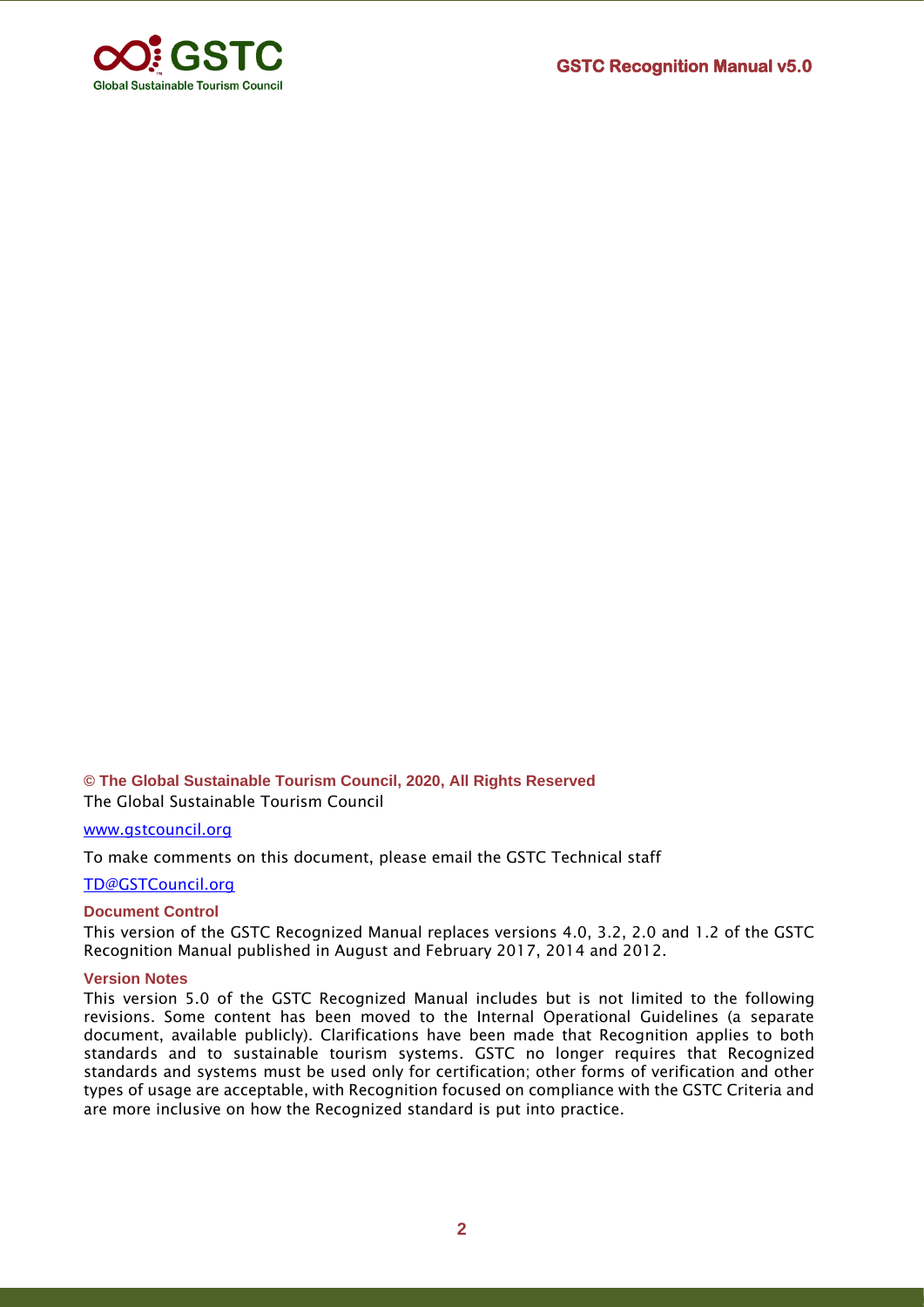

# **Contents**

| 1                       |      | <b>Introduction - GSTC Recognition of Sustainable Standards and Systems</b> | 5              |
|-------------------------|------|-----------------------------------------------------------------------------|----------------|
|                         | 1.1. | The Global Sustainable Tourism Council (GSTC)                               | 5              |
|                         | 1.2. | A Common Agenda for Sustainable Tourism                                     | 6              |
|                         | 1.3. | <b>GSTC Criteria</b>                                                        | $\overline{7}$ |
|                         | 1.4. | <b>GSTC Assurance Panel</b>                                                 | 7              |
| $\overline{\mathbf{2}}$ |      | <b>The GSTC Criteria</b>                                                    | 8              |
|                         | 2.1  | Introduction                                                                | 8              |
|                         | 2.2  | <b>GSTC Industry Criteria</b>                                               | 8              |
|                         | 2.3  | <b>GSTC Destination Criteria</b>                                            | 9              |
|                         | 2.4  | <b>Updating the GSTC Criteria</b>                                           | 9              |
|                         | 2.5  | The GSTC Criteria Components                                                | 10             |
| 3                       |      | <b>GSTC Recognized Framework</b>                                            | 10             |
|                         | 3.1  | Process                                                                     | 10             |
|                         | 3.2  | Eligible Applicant                                                          | 10             |
|                         | 3.3  | Formal adoption of the Criteria                                             | 10             |
|                         | 3.4  | Decision Made by the Assurance Panel                                        | 10             |
| 4                       |      | <b>GSTC Recognized Process</b>                                              | 11             |
|                         | 4.1  | <b>Requirements for Standard Owners</b>                                     | 11             |
|                         | 4.2  | Requirements for Standards and Systems                                      | 11             |
|                         | 4.3  | Non-applicability or Omission of Criteria                                   | 12             |
|                         | 4.4  | Reliance on Legislation                                                     | 13             |
|                         | 4.5  | <b>GSTC Recognized Application</b>                                          | 14             |
|                         | 4.6  | <b>GSTC Recognized Application Documentation</b>                            | 15             |
|                         | 4.7  | <b>GSTC Assessment of GSTC Recognized Applications</b>                      | 15             |
|                         | 4.8  | <b>Assurance Panel Decision</b>                                             | 16             |
| 5                       |      | <b>Renewal Process</b>                                                      | 17             |
|                         | 5.1  | Validity of GSTC Recognized                                                 | 17             |
|                         | 5.2  | Amendment of GSTC Criteria                                                  | 17             |
|                         | 5.3  | Amendment of a GSTC Recognized Standard                                     | 17             |
|                         | 5.4  | Ongoing Conformity of a Standard                                            | 17             |
| 6                       |      | <b>Complaints and Appeals Procedures</b>                                    | 17             |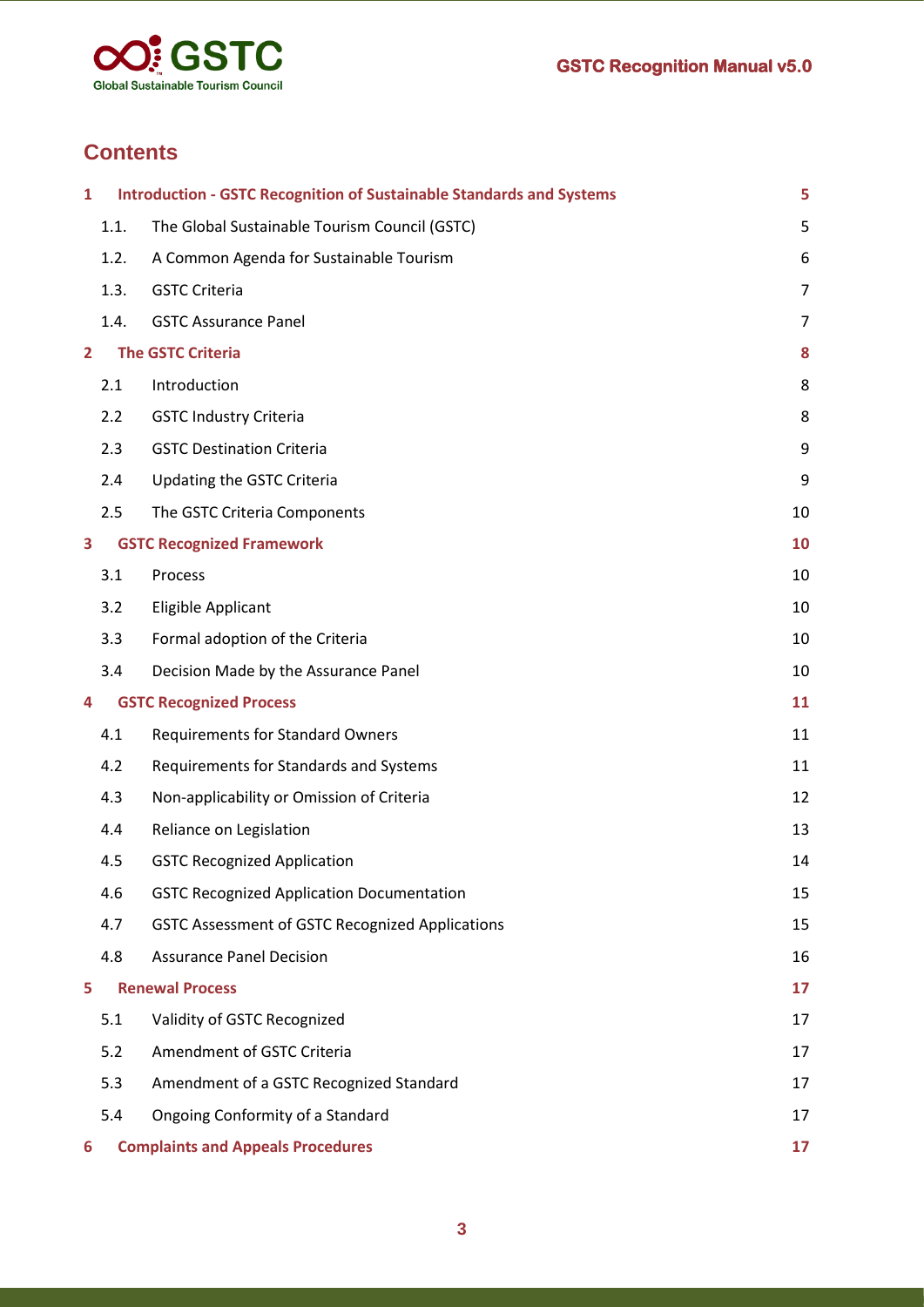

|                                     | 6.1                                                       | Complaints                                                                   | 17 |
|-------------------------------------|-----------------------------------------------------------|------------------------------------------------------------------------------|----|
|                                     | 6.2                                                       | Appeal from a standard owner regarding a decision on GSTC- Recognized status | 18 |
|                                     | 6.3                                                       | <b>Review of Appeals</b>                                                     | 19 |
|                                     | 6.4                                                       | Functions of the Appeals Panel                                               | 19 |
|                                     | 6.5                                                       | Costs                                                                        | 19 |
| 7                                   | <b>Fees</b>                                               |                                                                              | 20 |
|                                     | 7.1                                                       | <b>GSTC Recognized Application</b>                                           | 20 |
|                                     | 7.2                                                       | Pre-Lodgement Advice                                                         | 20 |
| <b>Publicity and Promotion</b><br>8 |                                                           | 20                                                                           |    |
|                                     | 8.1                                                       | <b>GSTC Promotion of GSTC Recognized Standards</b>                           | 20 |
|                                     | 8.2                                                       | Promotion by GSTC Recognized Standard                                        | 21 |
|                                     | 8.3                                                       | <b>GSTC Promotion and Market Access Benefits</b>                             | 21 |
| 9                                   |                                                           | <b>GSTC Glossary of Relevant Terms</b>                                       | 22 |
|                                     | 26<br><b>Annex A - How to Reference "GSTC Recognized"</b> |                                                                              |    |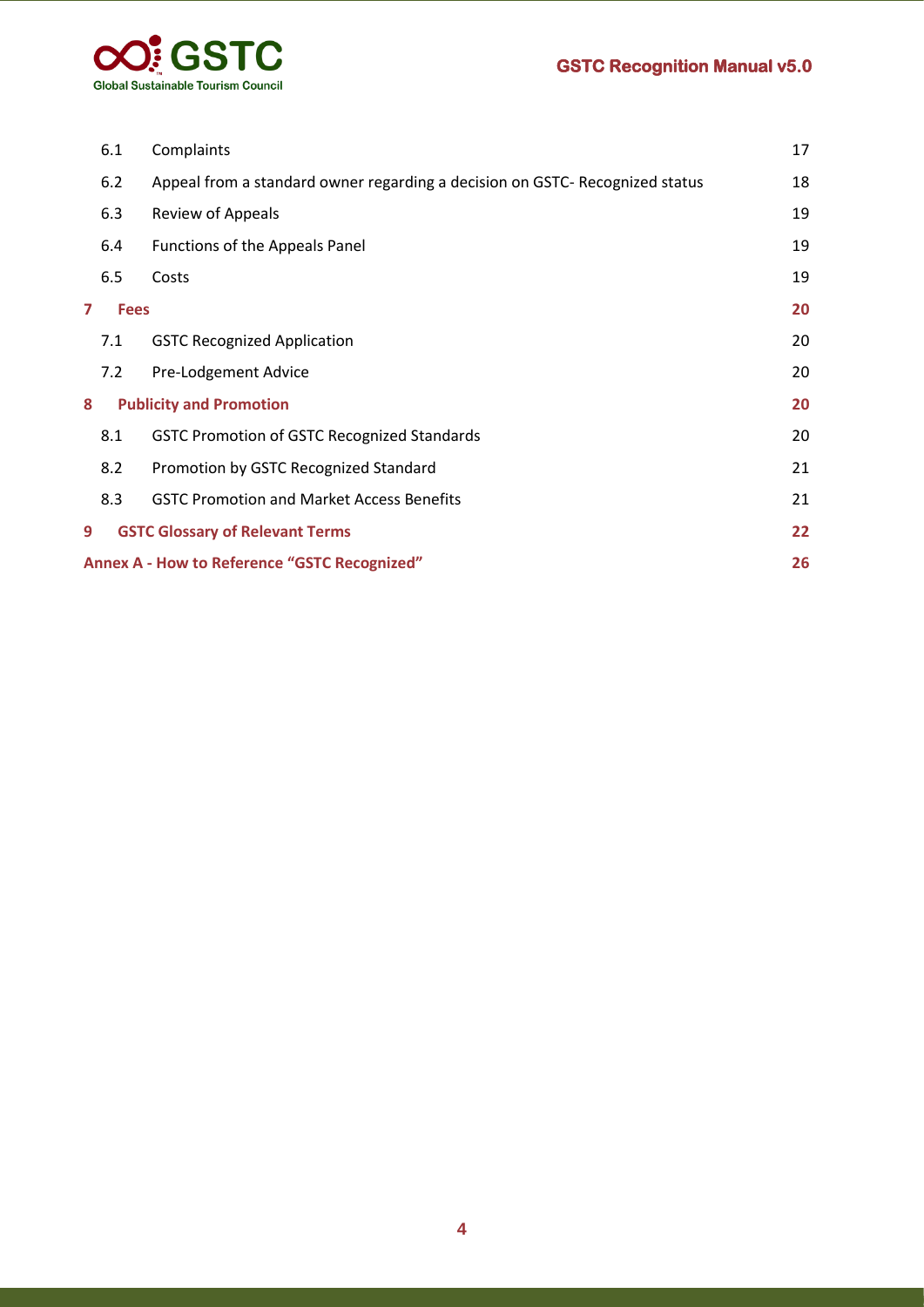

# <span id="page-4-0"></span>**1 Introduction - GSTC Recognition of Sustainable Standards and Systems**

The GSTC considers it desirable for all sustainable tourism standards and systems to be aligned with the GSTC Criteria to ensure that an overall global baseline is set for sustainable tourism. The GSTC Criteria are developed and maintained according to the principles laid out in the Standards Setting Code of the ISEAL Alliance, utilizing a highly inclusive development process that produces globally-relevant outcomes. This document guides the processes and procedures whereby owners of other sustainable tourism standards voluntarily seek formal verification by GSTC that their standard includes and complies with the GSTC Criteria. GSTC describes standards that attain that formal verification "GSTC Recognized Standards."

The program label "GSTC Recognition of Standards" may be used to serve as shorthand for the Recognition of both of the following:

- 1. Sustainable tourism standards, where the term "standards" fits the definitions of the ISEAL Alliance codes and ISO standards.
- 2. "Sustainable tourism systems", *defined herein as activities systematized to implement an assurance program and/or capacity building for sustainable tourism.*

*The two are distinguished in this manual where feasible and deemed necessary. See also Section 3.2 on eligibility of applicants for further information. If in doubt, a reference to "standards" only shall be interpreted as referring to both standards and systems.* 

It is essential to note the distinction between these two GSTC offerings:

- **GSTC Recognized:** GSTC recognizes equivalence of standards against GSTC Criteria (Industry or Destination). This relates merely to the content in the standard and does NOT consider the process by which the standard is applied. As such, this is NOT an endorsement of a certification or awards process or any such process, nor is it an endorsement of the organization that owns the standard. *It is simply a verification relating to the content in a standard.*
- **GSTC Accredited**: Third party accreditation of Certification Bodies that use either a GSTC-Recognized Standard OR certifies directly against GSTC Criteria. See the GSTC-Accreditation Manual.

#### <span id="page-4-1"></span>**1.1. The Global Sustainable Tourism Council (GSTC)**

GSTC is a multi-stakeholder initiative formed in 2007 under the umbrella of the United Nations, including amongst its founding partners UNEP, UNWTO, UN Foundation, Sabre Holdings and Rainforest Alliance, amongst others. It was formed in response to the challenges and opportunities of sustainable tourism, by merging two previous initiatives.<sup>1</sup> In 2015, GSTC merged with the Tour Operators' Initiative, with TOI's operations now coming within the GSTC organization.

Over 250 organisations from the public, private and voluntary sectors and from the world of tourism, environmental management and sustainable development have been contributing to the work of the GSTC and its two predecessor bodies.

<sup>&</sup>lt;sup>1</sup> The Partnership for Global Sustainable Tourism Criteria and the Sustainable Tourism Stewardship Council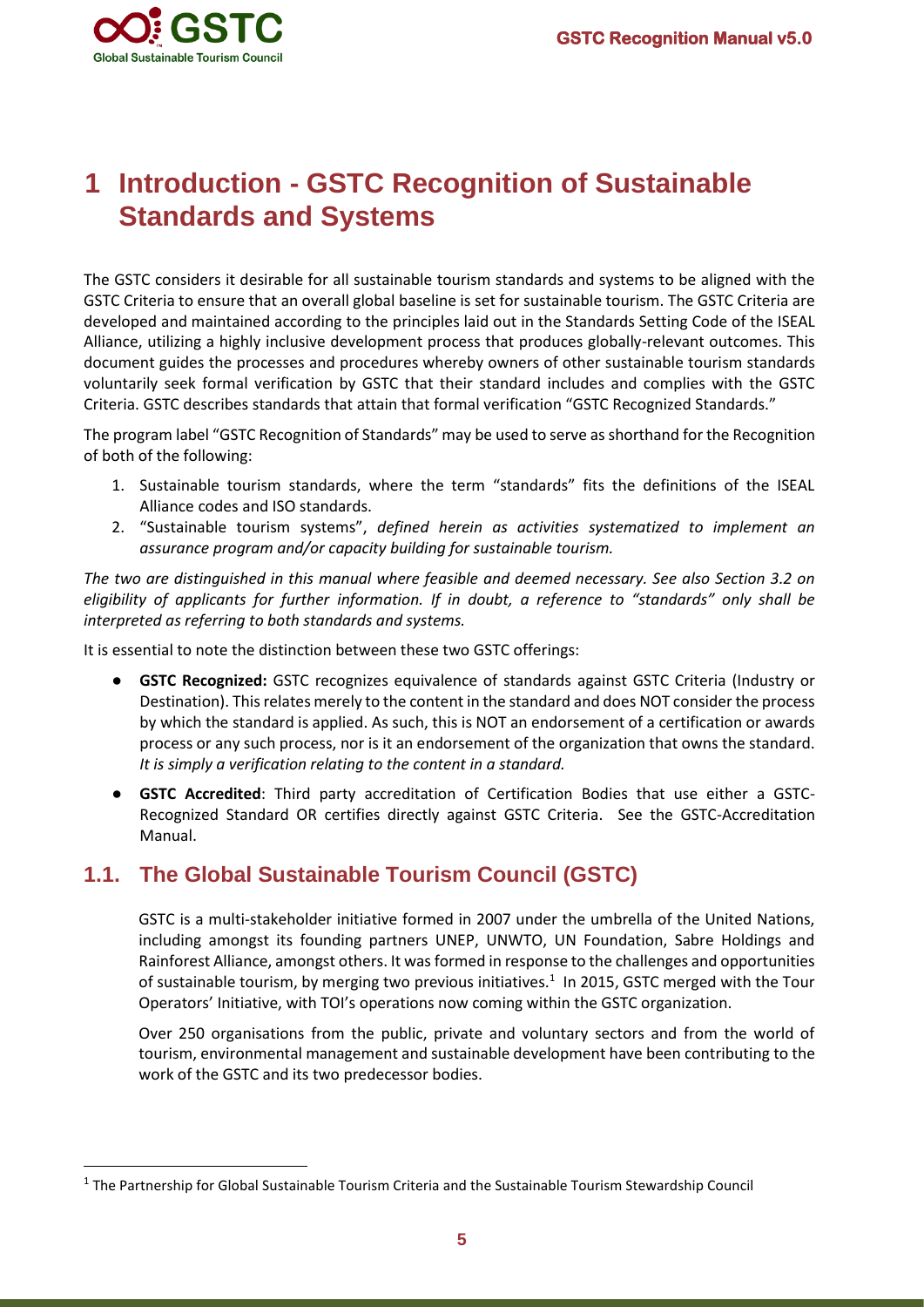

The GSTC is a Membership Council with a Board of Directors. The Board provides the governance of the organization. However, the Council, which elects the Board, has responsibility for the bylaws of the GSTC, for its principles, criteria and operational guidelines, for admittance of members and for resolving disputes.

The mission of the GSTC is:

"To improve tourism's potential to be a driver of positive conservation and economic development for communities and businesses around the world and a tool for poverty alleviation".

The GSTC fulfils its mission by fostering increased knowledge and understanding of sustainable tourism practices and the adoption of universal sustainable tourism principles.

It also works in many other ways to strengthen education, communication, knowledge-sharing and business engagement in the field of sustainable tourism and to achieve improved market access for sustainable tourism products.

### <span id="page-5-0"></span>**1.2. A Common Agenda for Sustainable Tourism**

The challenges of sustainable tourism articulated earlier encompass economic, social and environmental impacts. This broad spectrum of concern is increasingly recognized by bodies promoting sustainable tourism. UNEP and UNWTO identified an agenda for sustainable tourism based on twelve functional aims<sup>2</sup> and showed how there are economic, social and environmental dimensions to each of them. The dimensions are seen as interrelated.

In the private sector, in tourism as well as in other economic spheres, enterprises and investment projects are encouraged to consider a triple bottom line. Many companies report on corporate social responsibility policies and actions, which address a broad range of economic, social and environmental impacts and initiatives beyond straight financial reporting. Some companies use the guidelines of the Global Reporting Initiative, the world's most widely used sustainability reporting framework [\(www.globalreporting.org\)](http://www.globalreporting.org/).

The GSTC program is in line with this broad approach to sustainable tourism and encourages certification schemes to move beyond a more mono-dimensional, often environmental focus.

The principles for sustainable tourism behind the GSTC program are that:

- Sustainability objectives should be defined, and actions coordinated by an effective management system
- Tourism should bring the greatest possible social and economic benefits to local communities and any negative impacts on them should be minimised
- Local cultural heritage must be respected, and opportunities should be taken to strengthen its integrity and richness.
- Impacts on the global and local environment, through pollution and depletion of natural resources, should be minimised and support should be given to the conservation of local landscapes and biodiversity.

<sup>2</sup> UNEP, UNWTO *Making Tourism More Sustainable, A Guide for Policy Makers, 2005*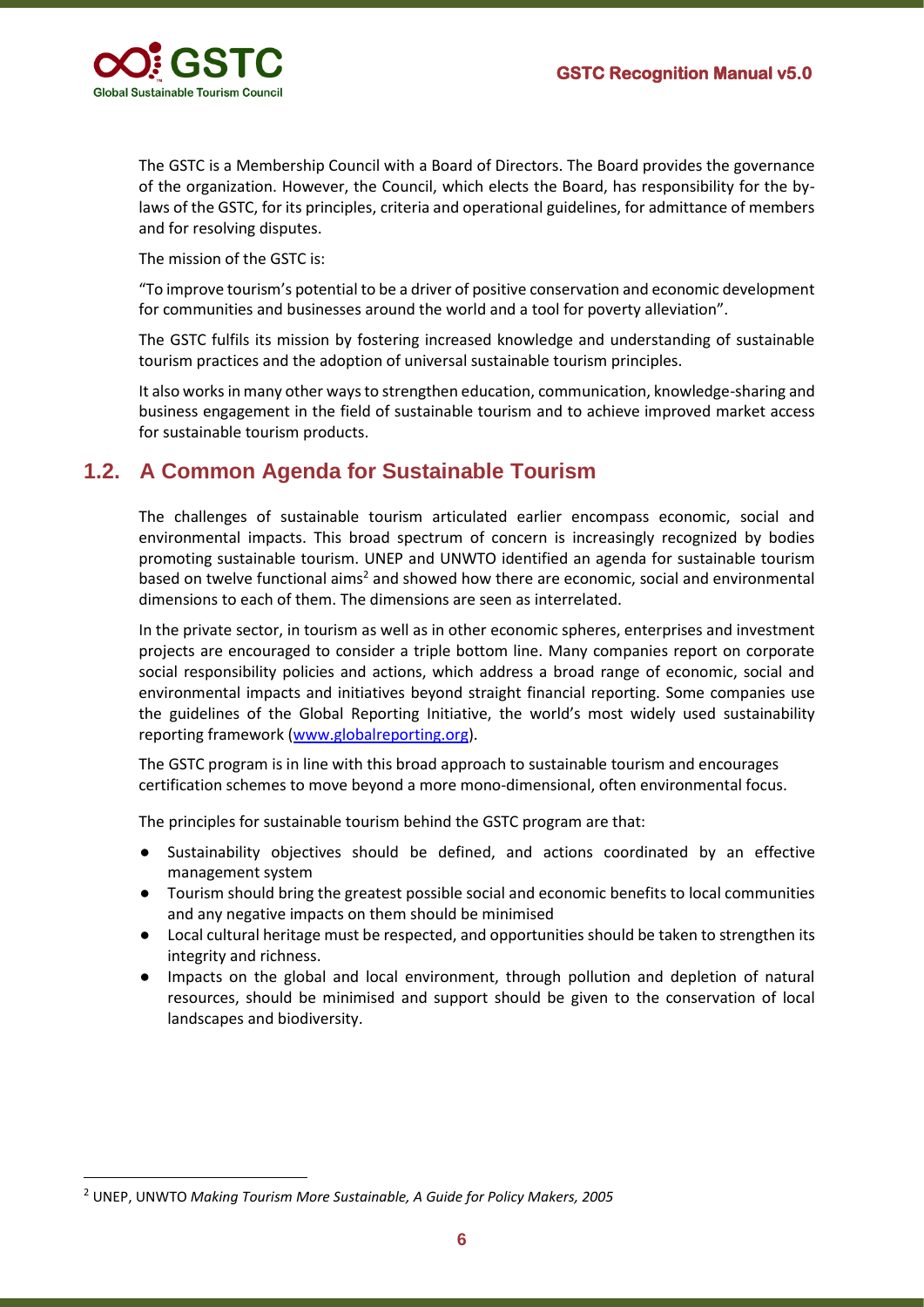

These principles of sustainable tourism are seen as relevant in all parts of the world and can be reflected in many different kinds of tourism enterprise. The overall agenda remains the same. However, key concerns about tourism impact and priorities for improving sustainability will vary from place to place. It is hoped and expected that sustainable tourism standards will be adapted to local and industry sector conditions and that they will far exceed the minimum requirements set out in the GSTC Criteria.

# <span id="page-6-0"></span>**1.3. GSTC Criteria**

GSTC has developed two sets of criteria and associated indicators:

- GSTC Industry Criteria (version 3, December 2016); serving as guiding principles for all subsectors of travel and tourism, and developed for purposes of assurance including certification, awards, etc. for hotels/accommodations and tour operators each having specific performance indicators;
- GSTC Destination Criteria (version 2, December 2019) with performance indicators; serving as guiding principles for policy-makers at the national, provincial, or municipal/destination levels plus as a management tool for destination management; and developed for purposes of assurance including certification, awards, etc. for destination stewardship.

# <span id="page-6-1"></span>**1.4. GSTC Assurance Panel**

The GSTC Assurance Panel is established by the GSTC to make decisions on applications for approval of GSTC's assurance programs.

The Panel's role is to:

- 1. Establish the requirements for recognizing standards and validating the accreditation of conformity assessment bodies, through Manuals for Recognition and Accreditation; guidance documents, and other documentation of procedures;
- 2. Determine whether a contractor is qualified to review a standard's conformity with the GSTC Criteria; review certification program procedures and processes; or award accreditation;
- 3. Declare standards or systems to be "GSTC Recognized";
- 4. Declare certification programs to be "GSTC Accredited" and validate and provide surveillance of accreditation body;

The Panel operates independently of the GSTC Board and executive staff. While appointed by the GSTC Board, the GSTC Bylaws authorize the members of The Panel to disregard any instructions from the Board or executive staff that they feel may jeopardize their independence and impartiality.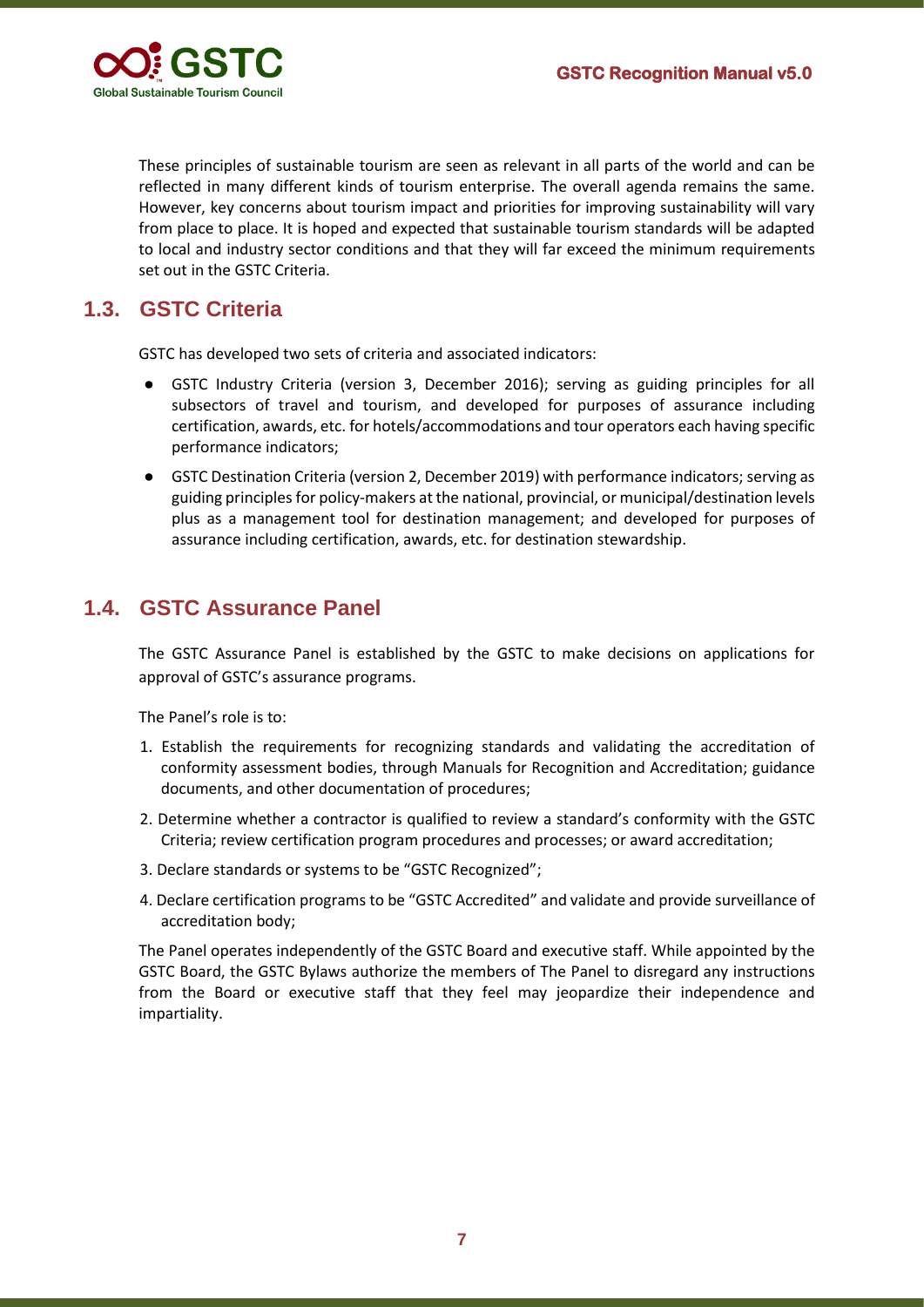

# <span id="page-7-0"></span>**2 The GSTC Criteria**

This section explains how the GSTC Criteria were derived and how they will be maintained and updated.

#### <span id="page-7-1"></span>**2.1 Introduction**

The GSTC Criteria are administered by the Global Sustainable Tourism Council (GSTC). The GSTC standard-setting process is implemented by the GSTC International Standards Committee (ISC), a group of partners representing public, private and voluntary sector interests from different global regions, following a needs assessment and the determination of scope and terms of reference.

The process of establishing and revising the GSTC Criteria takes careful note of the requirements of ISEAL's Code of Good Practice for Setting Environmental and Social Standards.

The sustainability challenges of tourism and the possible responses available are not static. Pressures, priorities and technologies change over time. The GSTC Criteria are periodically reviewed and updated to reflect this. In addition, lessons from the application of the GSTC Criteria will point to helpful and necessary improvements.

The official language of the GSTC Criteria is English.

### <span id="page-7-2"></span>**2.2 GSTC Industry Criteria**

The original Global Sustainable Tourism Criteria for Hotels and Tour Operators (GSTC-HTO) were developed between 2007 and 2008 by a partnership of 27 organisations. The first version of the criteria was released in October 2008 and was publicly available for comment until April 2011. The Global Sustainable Tourism Council reviewed all comments received, responded to each, and revised the criteria accordingly. The revised criteria were available for public comment and review from July 15 – October 15, 2011 in English, French, Spanish, and Mandarin. Again, all comments were reviewed and addressed, to produce version 2 of the Global Sustainable Tourism Criteria for Hotels and Tour Operators. The most recent revision of the criteria took place with full consultation in 2016, released as "GSTC Industry Criteria (GSTC-Industry), version 3, December 2016".

Development of the Criteria has involved a broad-based stakeholder consultation process, which included:

- Consultation with the tourism industry and sustainability experts;
- Analysis of more than 4,500 existing criteria in the field of tourism sustainability, used by over 60 certification schemes and other initiatives;
- Preparing draft criteria and inviting comments on them from across the sector;
- Assessing comments received from over 2,000 stakeholders as a basis for amending the criteria;
- Widely disseminating the final criteria and promoting awareness of them.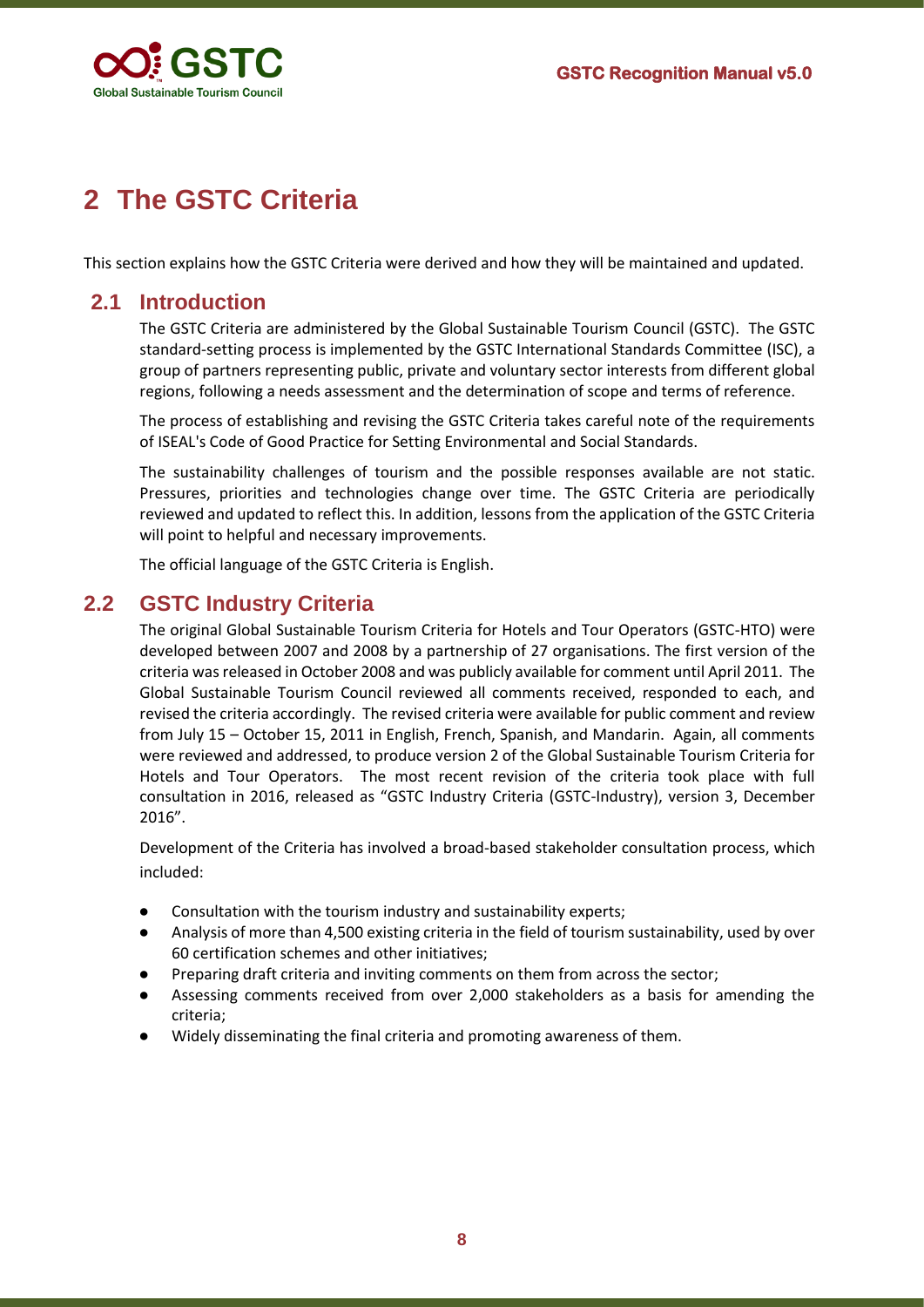

# <span id="page-8-0"></span>**2.3 GSTC Destination Criteria**

The Global Sustainable Tourism Destination Criteria were developed between 2010 and 2013 by the Global Sustainable Tourism Council through a stakeholder consultation process leading to their initial publication on  $1<sup>st</sup>$ . November 2013. The first revision of the Criteria took place from December 2018 to August 2019 releasing the GSTC Destination Criteria version 2.0 in December 2019. The creation of the GSTC Destination Criteria was driven by the GSTC Destination Stewardship Working Group and the International Standards Committee composed by multidisciplinary experts following ISEAL guidelines for the development of social and environmental standards.

The original development of the Criteria included:

- Preparing draft criteria and performance indicators incorporating the shared principles from over 37 destination guidelines and standards from around the world;
- Public Consultation in English, Spanish, French, Mandarin, German, Catalan, and Russian;
- Pilot test of the Criteria in six Early Adopter destinations in North America, Africa, Europe, the Caribbean, and Asia between May and August 2012;
- Evaluating comments received from tourism experts and early adopters.

The most recent revision of the GSTC Destination Criteria followed a consultation process overseen by the International Standards Committee following the requirements of the ISEAL Standard Setting Code. Two rounds of consultations were carried out inviting stakeholders, partner bodies, destination standard owners and the DSWG members to have their say in the revision and development of the revised criteria. Based on the intended resolution of the comments received, a final version of the GSTC Destination Criteria was proposed, for approval by the International Standards Committee. The ISC approved the final revision of the GSTC Destination Criteria on 18th October 2019 and the definitive version of the GSTC Destination Criteria was formally adopted by the Board of the Directors on 6<sup>th</sup> December 2019.

### <span id="page-8-1"></span>**2.4 Updating the GSTC Criteria**

The GSTC will update the GSTC Criteria from time to time, and at intervals typically of five years, or to correct errors.

The GSTC shall, as far as practicable, follow the ISEAL Alliance Standard Setting Code of Good Practice when updating the GSTC Criteria.

Comments and suggestions on the GSTC Criteria can be submitted at any time via the GSTC's website.

At the start of each review process, the processes to be followed for that revision shall be made available to interested parties through the GSTC's website and in other ways as felt appropriate by the International Standards Committee.

Once issued, any revised GSTC Criteria shall be published promptly, and made freely available in electronic form.

Changes in the Criteria shall be communicated to all known sustainable tourism standard owners by electronic communication and posting on the GSTC website.

The scope of the GSTC Criteria is currently limited to (a) accommodation facilities and tour operators and (b) destinations. There are plans to potentially expand to other sub-sectors, but the present versions should not be interpreted as having a wider scope.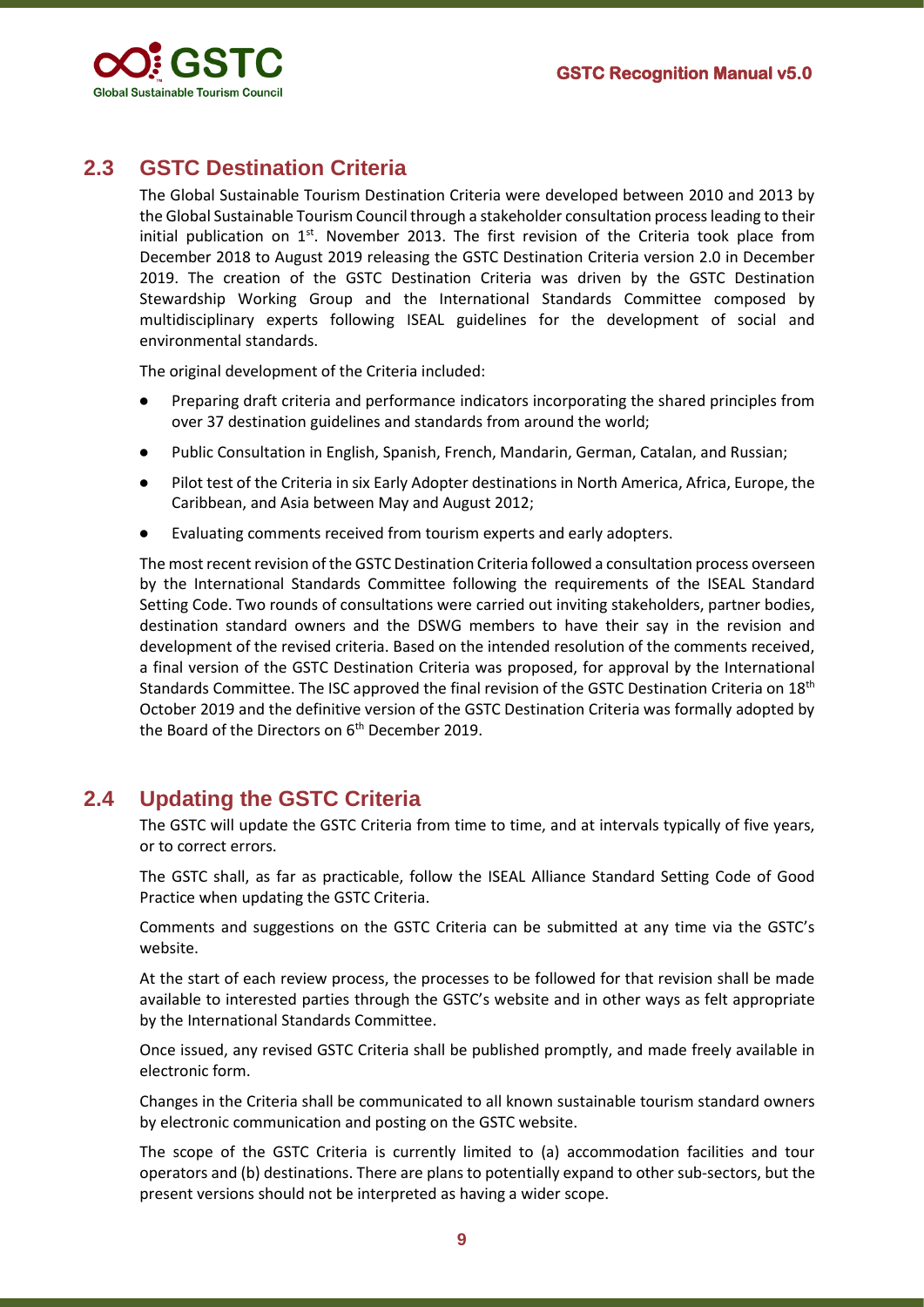

# <span id="page-9-0"></span>**2.5 The GSTC Criteria Components**

Components of individual criteria are set out in the GSTC Recognized Application. They do not form part of the published GSTC Criteria. Their purpose is to support technical analysis of each criterion. These components are not to be confused with the performance indicators.

# <span id="page-9-1"></span>**3 GSTC Recognized Framework**

All GSTC Recognized procedures are governed in the first instance by the GSTC Bylaws, and in the second instance by the GSTC Recognized Manual.

#### <span id="page-9-2"></span>**3.1 Process**

Standard Recognition: GSTC shall determine whether a standard is equivalent to the GSTC Criteria, upon which it shall be declared a "GSTC Recognized Standard"

### <span id="page-9-3"></span>**3.2 Eligible Applicant**

GSTC shall accept applications for GSTC Recognized Standard status for the following types of standards applied to sustainable tourism. The applicant shall declare to GSTC one of the following categorizations and declare any future changes to GSTC in writing.

- 3.2.1 Standards used in certification, where "certification" follows the definitions in relevant ISO standards.
- 3.2.2 Standards used for education and other purposes but not intended for use in certification.
- 3.2.3 Other sustainability systems, including but not limited to large enterprises with internal sustainability systems that guide the management of multiple sites.
- 3.2.4 National, provincial/state, or large municipality systems, which may be also known as "programs" or by other terms.

#### <span id="page-9-4"></span>**3.3 Formal adoption of the Criteria**

Businesses and public agencies may declare their adoption of the GSTC Criteria verbatim to be applied as formal policy. The program using the GSTC Criteria by making formal public declaration and paying the GSTC a usage fee, is eligible for having their program listed in GSTC's public list of Recognized Standards. If a language other than English will be used, the applicant must provide GSTC with a certificate of translation from a reputable translation service.

#### <span id="page-9-5"></span>**3.4 Decision Made by the Assurance Panel**

The Assurance Panel ("the Panel") declares standards or sustainability systems to be "GSTC Recognized"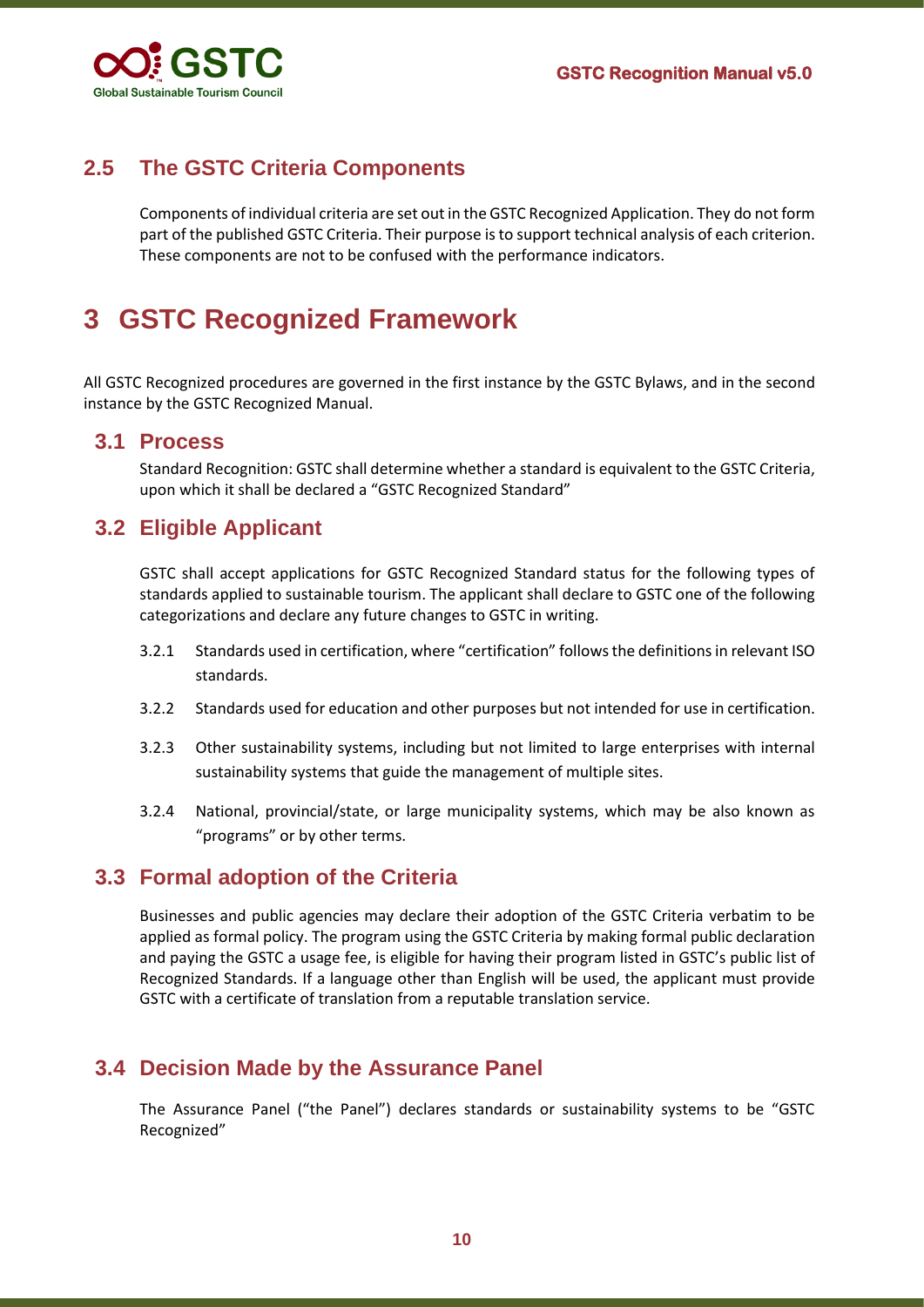

# <span id="page-10-0"></span>**4 GSTC Recognized Process**

This section describes the process by which a standard or system will be evaluated to determine its equivalency to the GSTC Criteria in order to achieve GSTC Recognized status.<sup>3</sup>

In addition to this section on process, GSTC's Internal Operational Guidelines which provide more detail are available to fully understand the process. Contact GSTC at [td@gstcouncil.org](mailto:td@gstcouncil.org) for a copy.

#### <span id="page-10-1"></span>**4.1 Requirements for Standard Owners**

- 4.1.1 A standard's owner shall demonstrate legal ownership of, or the right to use, the standard to be assessed.
- 4.1.2 Standard owners are encouraged to have documented rules for the updating of the standard, including how the standard will be reviewed to ensure continued equivalency with the GSTC Criteria if either the standard or the GSTC Criteria are changed.
- 4.1.3 Any changes in the standard and requirements shall be communicated to the GSTC within a period of 10 days of the formal release of the amended version.
- 4.1.4 The standard owner may provide guidance on the standard to clients and other interested parties.
- 4.1.5 The GSTC Recognized Application evaluation report shall have a section which evaluates the conformity of the standard owner with the requirements set out in this section. Should the standard owner not conform to requirements of this section, the areas of non-conformity shall be noted in the evaluation report.

#### <span id="page-10-2"></span>**4.2 Requirements for Standards and Systems**

- 4.2.1 The standard or system shall be written in a form that permits a clear decision on whether or not a business or activity complies with each criterion. For systems not formatted in a manner typical of standards, some form of simplified checklist shall be included to easily reference components that correspond to each criterion.
- 4.2.2 The application for GSTC Recognized shall indicate the scope of the standard (e.g. entire businesses, individual hotels only, destinations, or specific tours, etc.) and its geographic coverage.
- 4.2.3 Standard owners may go beyond the requirements of the GSTC Criteria in including additional criteria, local adaptation, or sector specificity.

<sup>&</sup>lt;sup>3</sup> Equivalent standards might have differences in presentation and even in substance, e.g. in explanatory notes, guidance on how to fulfil the requirements of the standard, preferences for alternatives and varieties. Equivalency for purposes of GSTC Recognized includes harmonized, unified, identical, unilaterally-aligned, and comparable standards. (ISO/IEC Guide 2:2004 6.1, 6.2, 6.3, 6.8, and 6.9)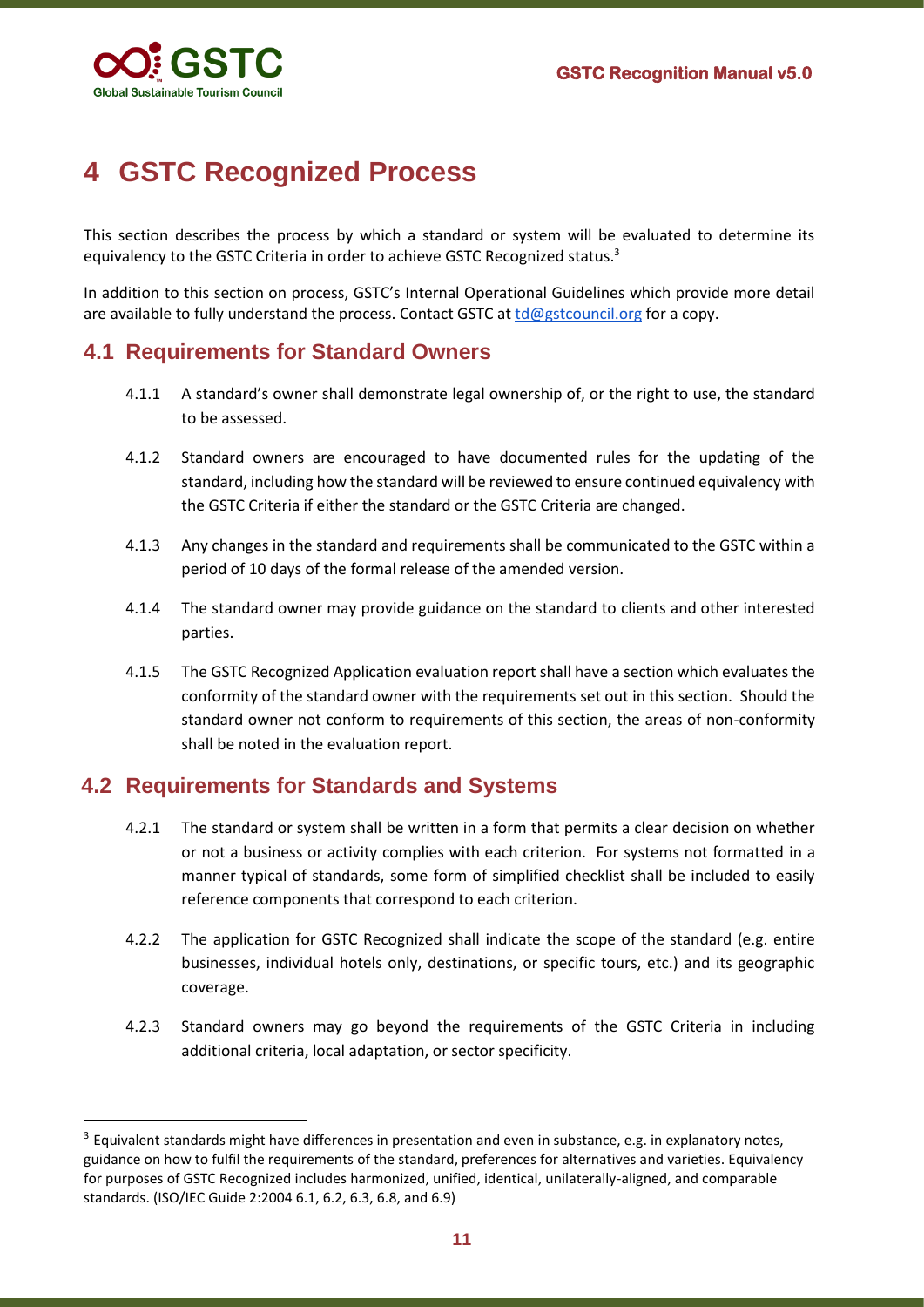

- 4.2.4 The content of the standard may take into account local and regional differences, including economic, social and ecological realities or regulatory conditions.
- 4.2.5 The standard may differ from the GSTC Criteria in the way it is structured and expressed, but should avoid conflicting and inconsistent use of terminology and definitions.
- 4.2.6 It is not necessary for the criteria of the applicant to follow the same sequence as those of the GSTC Criteria, nor use the same words or language.
- 4.2.7 Where the wording or intent of a criterion is significantly different from the corresponding criterion of the GSTC Criteria, the applicant will be required to explain in what way application of the criterion corresponds to the intent of the GSTC criterion. This explanation may include any indicators and evaluation guidelines used by the certification program, where relevant.
- 4.2.8 Standard content shall be informed by any guidance provided by the GSTC to assist standard owners and the GSTC Assurance Panel in considering equivalency between standards and the GSTC Criteria.
- 4.2.9 Where the GSTC has published indicators or guidance for GSTC Criteria relating to the relevant tourism industry sector(s) to which the standard applies, these indicators or guidance may be taken as non-exclusive interpretative guidance.
- 4.2.10 For each criterion in the Standard, the applicant shall indicate (in the appropriate field of the matrix in the Application Form) whether or not that criterion is a mandatory requirement for its certification process. The standard can be awarded GSTC Recognized status even if not all relevant criteria are mandatory<sup>4</sup>. However, for a certification programme to be awarded GSTC Accredited status, conformity with at least one of the criteria matching each of the GSTC Criteria shall be mandatory in order to demonstrate that all certified businesses and activities comply with all the GSTC Criteria.

### <span id="page-11-0"></span>**4.3 Non-applicability or Omission of Criteria**

- 4.3.1 Where a standard fails to cover one or more of the GSTC Criteria, the reasons and justification for this omission must be clearly stated and documented.
- 4.3.2 In certain circumstances, criteria may be omitted without prejudice to the award of GSTC Recognized status. For example, the criterion may not be relevant, given the scope of the standard. In such cases, convincing evidence must be presented that the criterion is outside the scope of the standard.

<sup>&</sup>lt;sup>4</sup> i.e. where a tourism enterprise may not be required to conform to all the standard's requirements in order to be certified (for example by allowing partial conformity or through the use of scores)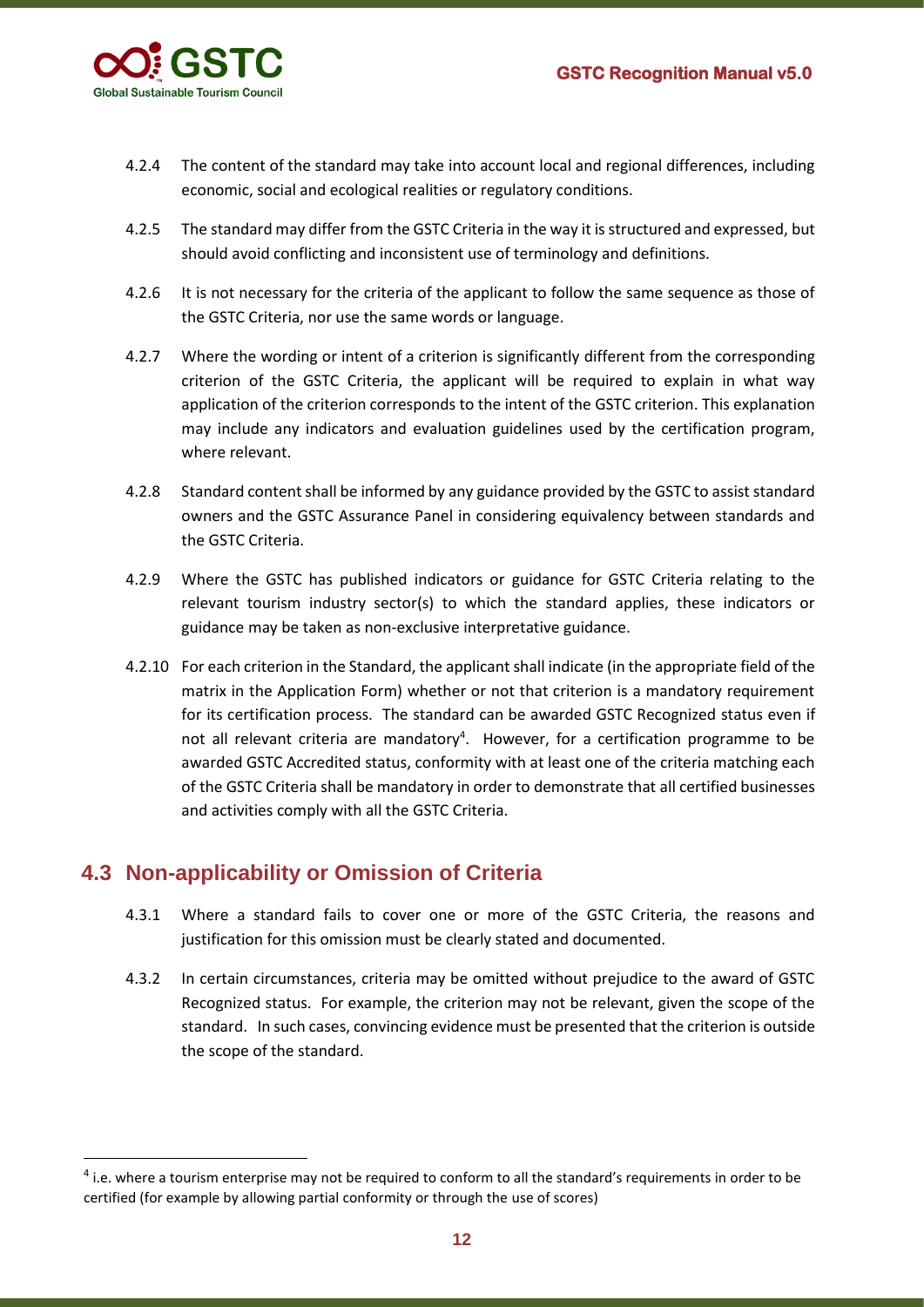

- 4.3.3 A standard (or any guidance attached to it) may also indicate that certain criteria, including those that are equivalent to a particular GSTC criterion, may not always be applicable. In this case, the practice shall be described in the standard, guidelines, or a policy document. The circumstances, reasons and justification for this deemed non-applicability must be clearly stated and documented.
- 4.3.4 Reasons and justification for omission of criteria or deemed non-applicability may include:
	- 4.3.4.1 Evidence of complete lack of relevance of a particular criterion to local circumstances or industry sector/subsector
	- 4.3.4.2 Evidence that the application of a particular GSTC criterion may be impossible, illegal or unreasonable<sup>5</sup>
	- 4.3.4.3 Evidence of coverage by legislation and regulation that is fully enforced and universally complied with in the countries covered. This is further elaborated in Section 4.4 below.
- 4.3.5 Reasons and justification for omission or non-applicability may be specific to the particular country or region where the standard is being applied. Separate evidence must be provided and documented for each country or region where the standard is applied to justify any omission or deemed non-applicability of a criterion or criteria.
- 4.3.6 Standards that are used in more than one country must have criteria that match each GSTC Criterion, except as above.

#### <span id="page-12-0"></span>**4.4 Reliance on Legislation**

- 4.4.1 Standards that are used in only one country or a smaller region may be able to demonstrate that a particular criterion is covered by legislation.
- 4.4.2 In the case of 4.4.1:
	- 4.4.2.1 The specific law(s) must be identified;
	- 4.4.2.2 The standard or the auditors' verification manual must require demonstrated compliance with applicable laws.
- 4.4.3 Convincing evidence will be required. Acceptable evidence may include:
	- 4.4.3.1 A criterion that fully matches GSTC Criterion requiring compliance with relevant legislation;
	- 4.4.3.2 A requirement for a legally-binding sworn statement by the organization to be certified with respect to compliance with specific, named laws and regulations;

<sup>&</sup>lt;sup>5</sup> For example, the requirements for local hiring and purchasing might be considered inapplicable for a certification program applied exclusively in Antarctica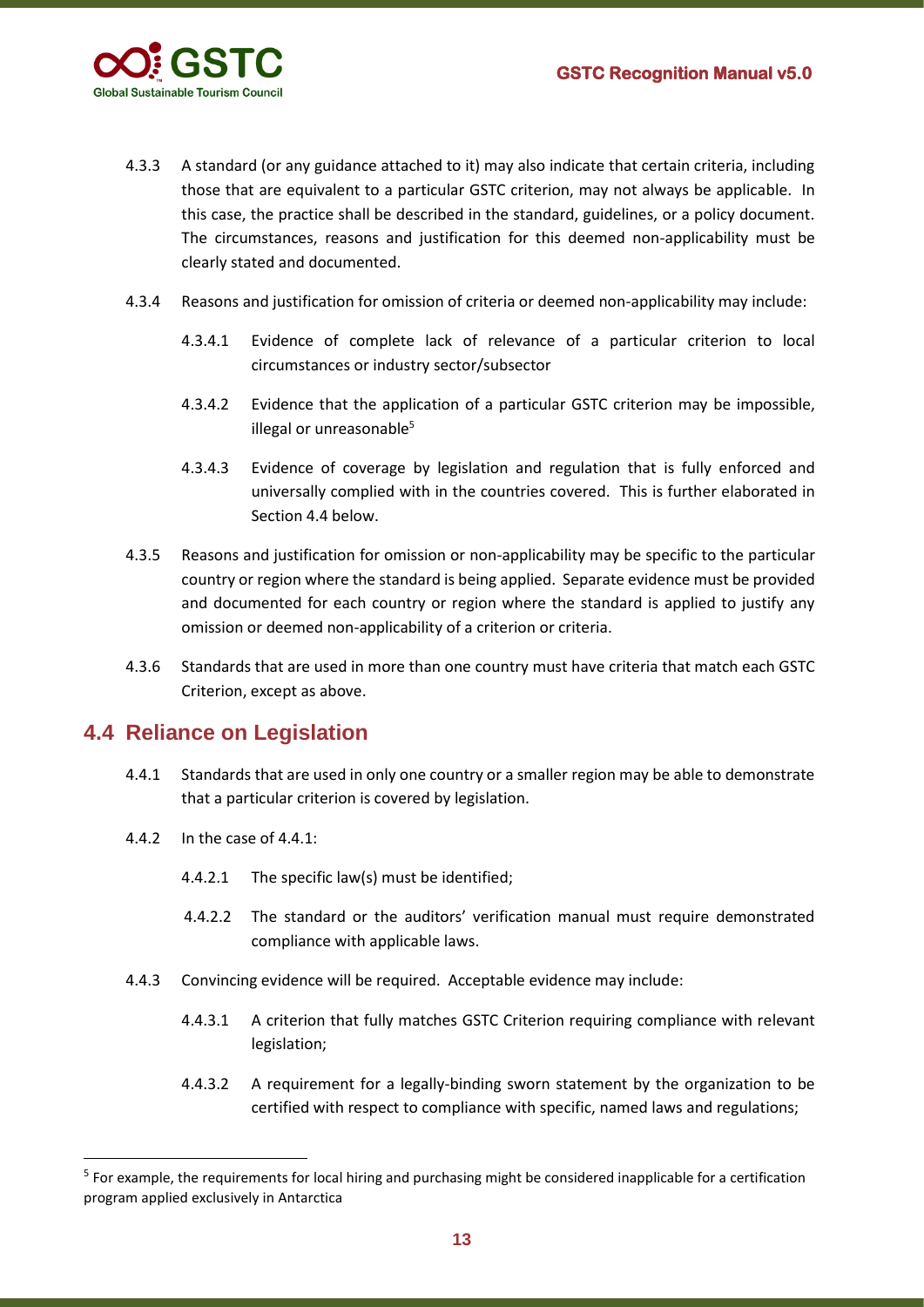

- 4.4.3.3 Text from the auditors' manual or verification criteria indicating that compliance with specific, named laws and regulations will be verified during the audit.
- 4.4.4 In the case of reliance on legislation, the award of GSTC Recognized status for the standard will apply only in that area of legal jurisdiction.

# <span id="page-13-0"></span>**4.5 GSTC Recognized Application**

- 4.5.1 Standard owners wishing to have their standard GSTC Recognized shall download the GSTC Recognized Manual and relevant GSTC Recognized Application documents which provide details of the process and application document.
- 4.5.2 The standard owner shall complete the sections of the form "GSTC Recognized Application" relating to the requirements for ownership and operation of the standard or certification scheme.
- 4.5.3 The standard owner shall indicate the degree of correspondence between its own standard and the GSTC Criteria, through completing a matrix provided in the application designed to map the requirements of the standard against the GSTC Criteria.
- 4.5.4 Where a standard owner believes that there is justification for non-inclusion of a GSTC Criteria in its standard, it may indicate this. In all such cases it shall provide a written, evidence-based justification for this non-inclusion.
	- 4.5.4.1 Evidence will be required to demonstrate that the element in question is not an issue for the sustainability of tourism in any of the countries and types of tourism enterprise covered by the certification.
	- 4.5.4.2 Justification shall not be based on a difference in the meaning and coverage of sustainable tourism between the certification scheme owner and the GSTC.
- 4.5.5 During the application process for "GSTC Recognized", the standard owner shall undertake to:
	- 4.5.5.1 Inform the GSTC of any substantial changes to the ownership of the standard.
	- 4.5.5.2 Give the GSTC any updated version of its standard within 10 days of it being updated.
- 4.5.6 The application shall be assessed against the version of this Recognition Manual current at the time that payment has been made. Should the GSTC revise or amend this manual during the period of the application process, that version shall remain in effect. The Assurance Panel may consider revisions to the Manual to support an acceptance of the application but not a rejection.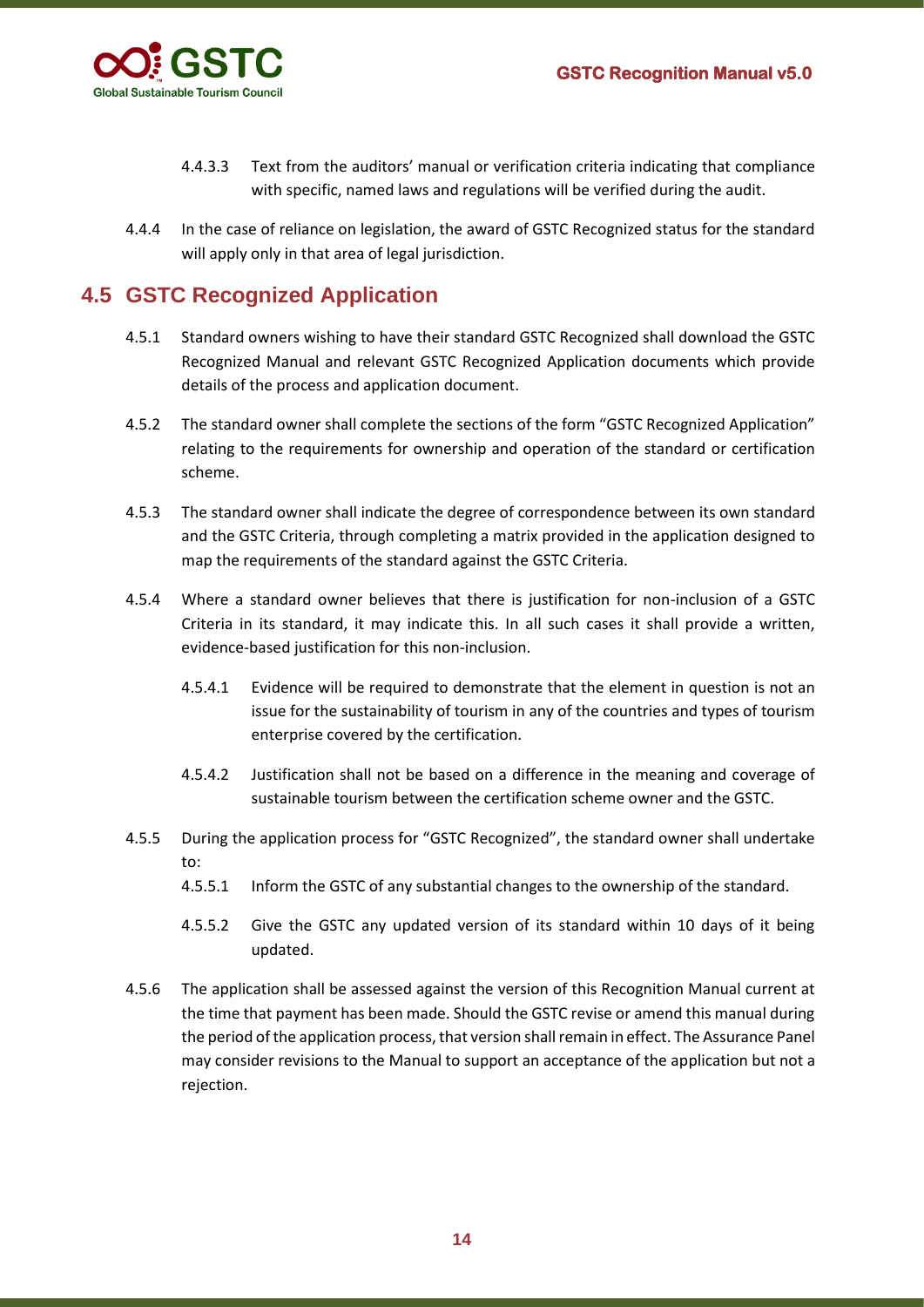

# <span id="page-14-0"></span>**4.6 GSTC Recognized Application Documentation**

The following documentation must be completed and sent to the GSTC for recognition of the standard or other sustainability system:

- 4.6.1 A GSTC Recognized Application. Current versions of the GSTC Recognized Application form are available to download from the GSTC website, or available from the GSTC on request.
- 4.6.2 The form includes a matrix for comparison of the standard with the GSTC Criteria. The comparison matrix shall be completed in English.
- 4.6.3 The standard owner shall provide a copy of the standard in its entirety, in its original language. Where the standard's original language is not English, it must be translated to English and a certificate of translation (or equivalent justification of the translation accuracy) must be provided.
- 4.6.4 All other relevant documents required to show conformity to GSTC requirements.

# <span id="page-14-1"></span>**4.7 GSTC Assessment of GSTC Recognized Applications**

- 4.7.1 The completed application form together with all the documentation requested shall be reviewed for completeness by GSTC technical staff, who may request further information and documentation.
- 4.7.2 Once satisfied that the application is complete, GSTC will issue an invoice to the standard owner. GSTC will only process the Application once the relevant application fee has been paid.
- 4.7.3 A member of GSTC technical staff will be appointed to undertake an assessment of the standard against the GSTC Criteria. In cases of conflicts of interest, or the appearance thereof, GSTC shall identify an alternative assessor with appropriate qualifications.
- 4.7.4 The appointed assessor shall undertake an assessment of the equivalency of the standard against the relevant GSTC Criteria, and whether the application is completed comprehensively with sufficient evidence of compliance for the Assurance Panel to make its determination without seeking further information from the applicant. The assessor(s) shall:
	- 4.7.4.1 Draw the attention of the standard owner to any GSTC Criteria where the standard appears not to be equivalent and ask for further clarification if required.
	- 4.7.4.2 Seek comment from the standard owner on any areas where the standard may appear to have no equivalent criterion and may ask the standard owner to provide further evidence relating to the equivalency of its standard.
	- 4.7.4.3 Write an assessment report based on the assessment of the equivalency of the standard to the GSTC Criteria.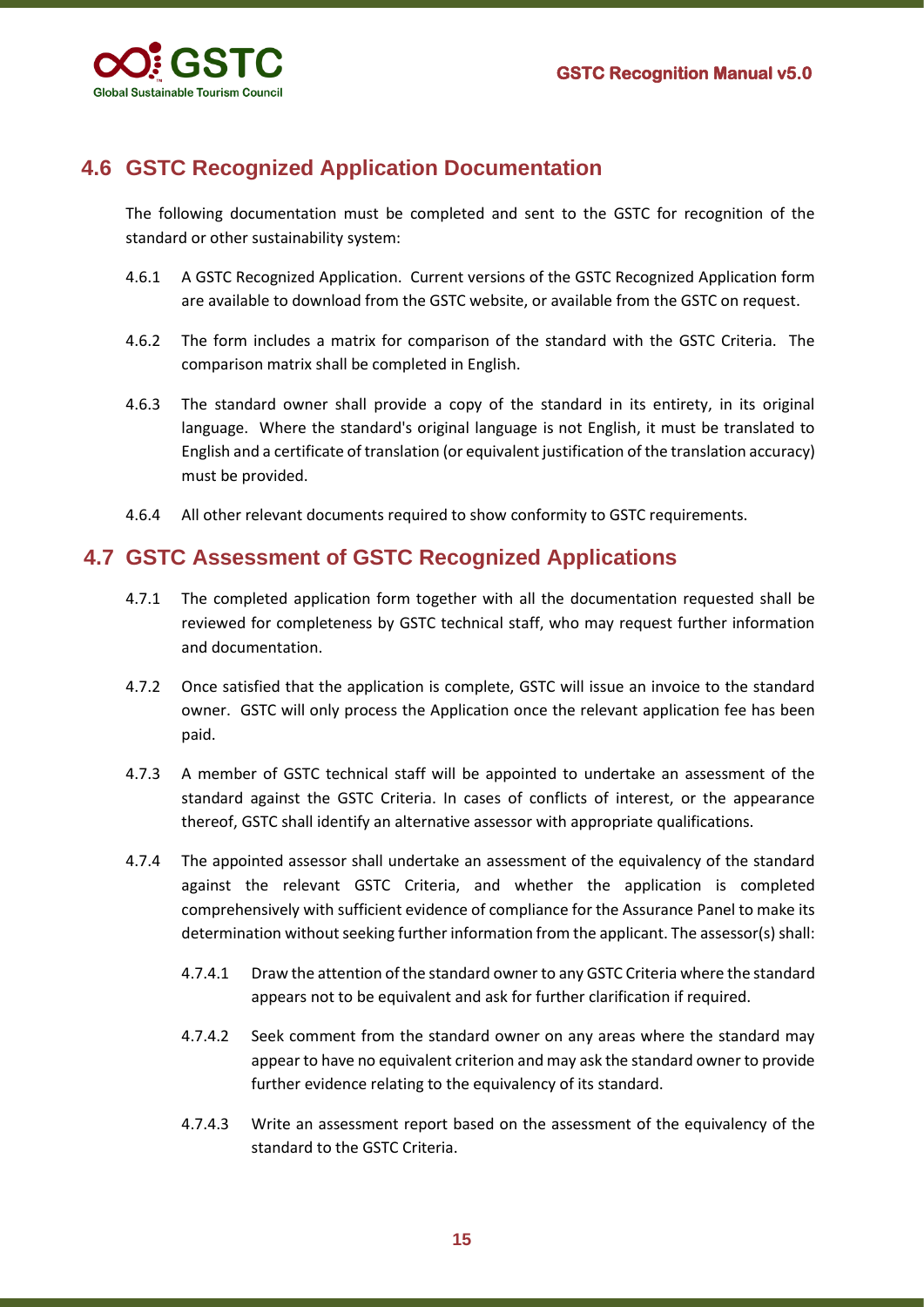

- 4.7.4.4 Submit the report to the standard owner, with an invitation to amend any areas where equivalency has not yet been established, prior to further consideration by GSTC.
- 4.7.4.5 Update the assessment report on receipt of the requested information from the standard owner.
- 4.7.5 The assessor shall forward the application, including the updated assessment, and final versions of support materials to the Assurance Panel for it to make its determination on the merits of the application.
- 4.7.6 The Assurance Panel shall make its determination based on a simple majority and shall inform the applicant of their decision. The Panel shall determine whether the application is accepted, rejected, or is conditionally accepted by stating a deadline for compliance to specified issues. A fee may be applicable for re-assessments of applications with five or more conditions.

#### <span id="page-15-0"></span>**4.8 Assurance Panel Decision**

- 4.8.1 If the decision is to grant GSTC Recognized status with or without conditions, the GSTC shall provide the standard owner with a letter (or similar document) regarding claims that can be made, and the terms upon which they may be made.
- 4.8.2 GSTC Recognized status applies to the English version of the standard that has been provided by the applicant. A professionally translated version of a GSTC Recognized standard, or the standard in its original language, can subsequently be used in any appropriate country that falls within the declared scope of the standard.
- 4.8.3 The results of the assessment of the standard shall be confidential, available only to the GSTC Secretariat and Assurance Panel and to the applicant. Only those standards that are GSTC Recognized will be publicly identified.
- 4.8.4 The GSTC will not reveal the names of those standards that have applied for GSTC-Recognized in any of the following circumstances: for one reason or another the applicant has not completed the process; the standard has been GSTC Recognized (Conditional); the standard has not achieved GSTC Recognized status.
- 4.8.5 The GSTC will notify all owners known to have applied for a GSTC Recognized standard of any timetable for review and revision of the GSTC Criteria and invite their involvement in the revision process.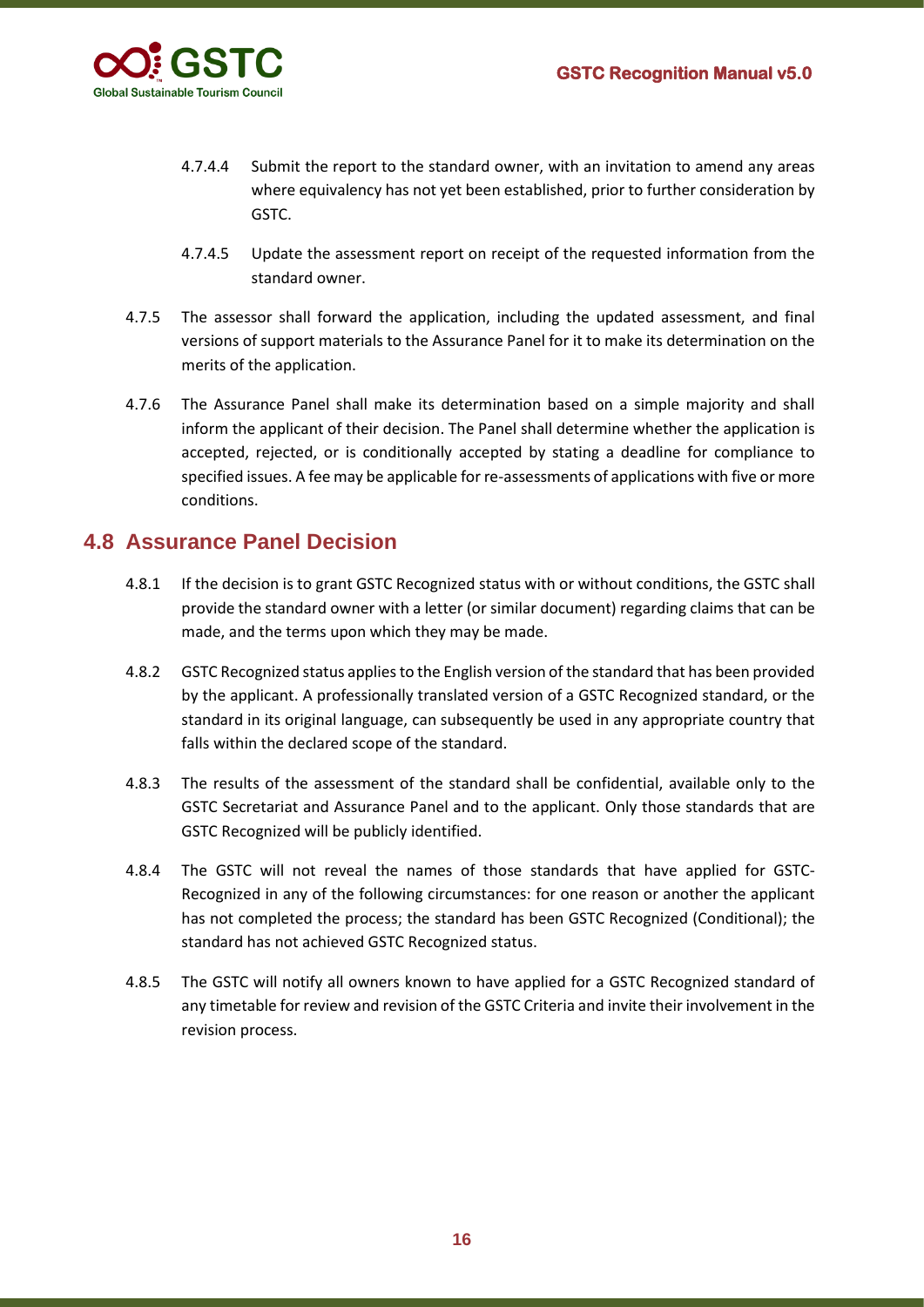

# <span id="page-16-0"></span>**5 Renewal Process**

### <span id="page-16-1"></span>**5.1 Validity of GSTC Recognized**

GSTC Recognized status will apply to a Standard until the earlier occurrence of one of the following:

- 5.1.1 The Standard owner amends their Standard; or
- 5.1.2 The GSTC amends the relevant GSTC Criteria.

#### <span id="page-16-2"></span>**5.2 Amendment of GSTC Criteria**

- 5.2.1 If the relevant GSTC Criteria have been amended by the GSTC, GSTC will give due notice to GSTC Recognized standard owners of any changes made to the GSTC Criteria and subsequent actions that they may be required to take.
- 5.2.2 In the event of amendment of the GSTC Criteria, owners of GSTC Recognized standards will be given a period of two years to comply with the new Criteria.

#### <span id="page-16-3"></span>**5.3 Amendment of a GSTC Recognized Standard**

- 5.3.1 When the standard is amended, the standard owner shall inform the GSTC within a period of 10 days of the formal release of the amended version.
- 5.3.2 The standard owner shall indicate the amendments, or the extent of the amendments, which have been introduced in the standard. The GSTC Assurance Panel will provide guidance to standard owner on how to report the amendments.
- 5.3.3 The GSTC Assurance Panel shall consider all revisions of GSTC Recognized standards submitted to it and, if it feels necessary, shall require any or all steps in the recognition process to be repeated, including re-submission for a renewed GSTC Recognized evaluation.

### <span id="page-16-4"></span>**5.4 Ongoing Conformity of a Standard**

Should the GSTC Assurance Panel have reason to be concerned about the ongoing conformity of a standard already recognized as equivalent with the GSTC Criteria, it may require the standard owner to provide further information at any time. As an ultimate sanction, once the standard owner has been offered time to conform and after due consideration, GSTC-Recognition may be withdrawn.

# <span id="page-16-5"></span>**6 Complaints and Appeals Procedures**

### <span id="page-16-6"></span>**6.1 Complaints**

6.1.1 Any complaints made about matters relating to GSTC Recognized processes shall be submitted to the Secretariat of the GSTC.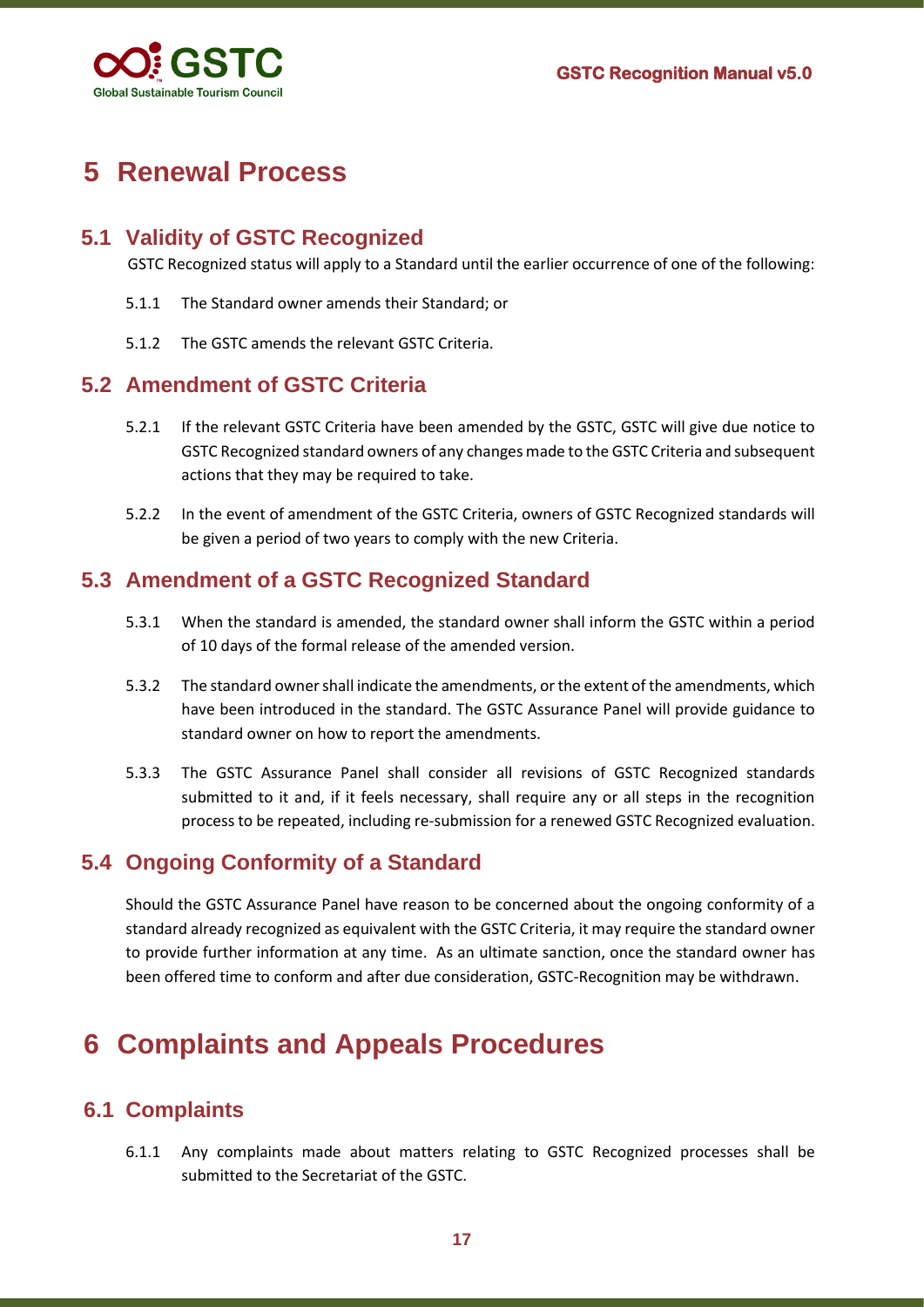

- 6.1.2 The GSTC Secretariat shall forward complaints to the GSTC Assurance Panel, who will discuss the complaint with the complainant and / or standard owner and agree appropriate action.
- 6.1.3 The GSTC shall record all actions taken and communicate the outcome of the complaint to the complainant.

### <span id="page-17-0"></span>**6.2 Appeal from a standard owner regarding a decision on GSTC-Recognized status**

- 6.2.1 An appeal by a standard owner against a GSTC Recognized decision may only be made in relation to the following events:
	- 6.2.1.1 Refusal by the GSTC to accept its application for GSTC Recognized;
	- 6.2.1.2 Refusal by the GSTC to proceed with a recognition evaluation;
	- 6.2.1.3 A decision to refuse, suspend or withdraw GSTC-Recognition or any other action that impedes the attainment of recognition.
- 6.2.2 The grounds for an appeal are limited to:
	- 6.2.2.1 Failure of the GSTC to follow its own procedures or meet the requirements of the GSTC Recognition Manual; or
	- 6.2.2.2 The GSTC having incorrectly interpreted the requirements for recognition.
- 6.2.3 Notifications of an appeal shall be directed to the GSTC Secretariat at  $td\omega$  gstcouncil.com and received within 30 days of the GSTC decision being communicated to the standard owner.

The appeal notice has no set format but shall:

- a) Be in writing and signed by the appellant standard owner or its legal representative;
- b) Specify the grounds on which the appeal is made;
- c) Be accompanied by relevant and objective documented evidence;
- d) Indicate what steps were taken to resolve the issue prior to lodging the appeal;
- e) Contain an agreement to pay the costs of the appeal process, if and as allocated by the Appeals Panel;
- f) Contain an agreement to adhere to all terms and provisions of this procedure.
- 6.2.4 The GSTC Secretariat shall verify that the conditions for appeal set out above have been met and, if not, shall so advise the appellant.
- 6.2.5 If and once conditions have been met, the GSTC Secretariat shall formally acknowledge receipt of the appeal.
- 6.2.6 An Appeals Panel shall be established by the GSTC Board.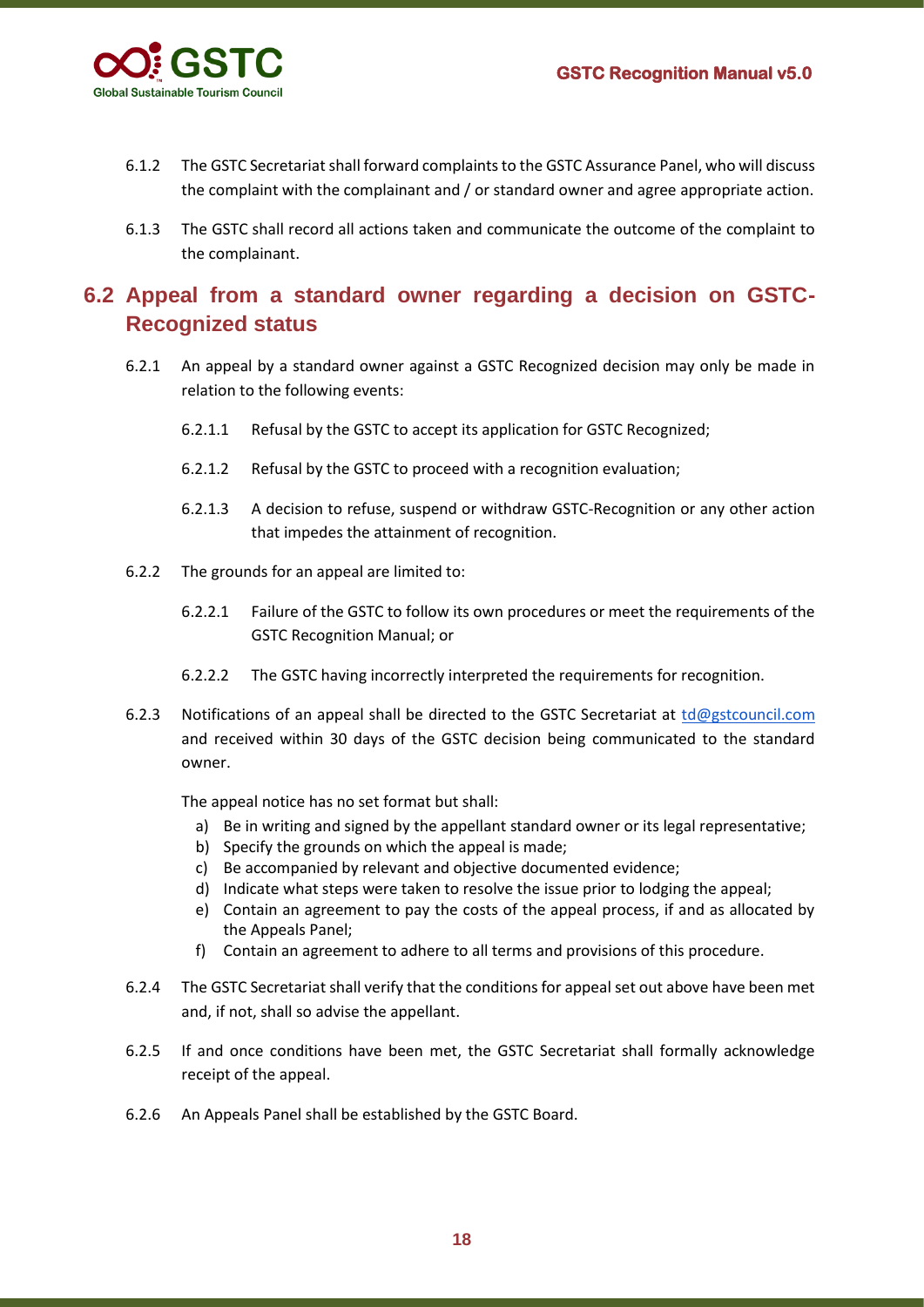

- 6.2.7 The appellant will have the opportunity to object to membership of the Appeals Panel on grounds of conflict of interest. The Appeals Panel shall consider such a challenge, but will not be bound to change its membership.
- 6.2.8 Terms of Reference for the Appeals Panel and its operating procedures are available in the Internal Operational Guidelines, but may be amended at the sole discretion of the Appeals Panel to suit the nature of the appeal.
- 6.2.9 The decision of the Appeals Panel shall be binding on all parties and no further appeal on the same matter shall be accepted.
- 6.2.10 The Secretary of the Appeals Panel shall be responsible for keeping records of the appeal. On the instruction of the Chair of the Appeals Panel, these may be sealed to protect confidentiality.

#### <span id="page-18-0"></span>**6.3 Review of Appeals**

- 6.3.1 Records of appeals shall be reviewed at meetings of the GSTC Assurance Panel.
- 6.3.2 Should the GSTC Appeals Panel request action from the GSTC Secretariat and/or Assurance Panel in addition to that already taken, or actions of a more general nature, then these actions shall be undertaken by the GSTC.

#### <span id="page-18-1"></span>**6.4 Functions of the Appeals Panel**

- 6.4.1 The functions of the Appeals Panel will be as follows:
	- 6.4.1.1 To decide on the validity of the appeal made by the owner of a standard or its legal representative (the "Appellant") against a decision of the GSTC on recognition of a standard.
	- 6.4.1.2 To make a binding decision on the appeal.
	- 6.4.1.3 To advise the parties of their final decision(s).

#### <span id="page-18-2"></span>**6.5 Costs**

- 6.5.1 The cost of hearing an appeal shall be determined by the GSTC.
- 6.5.2 The Appeals Panel shall determine the apportionment of the costs of the appeal.
- 6.5.3 In apportioning costs, the Appeals Panel shall commence with the assumption that costs should be borne equally between the Appellant and the GSTC.
- 6.5.4 Should the Appeals Panel consider that the appeal is frivolous and without merit, it may require the appellant to pay a proportion up to 100% of the costs.
- 6.5.5 Should the Appeals Panel consider that the GSTC has acted in a way that does not display all due diligence, it may require the GSTC to pay a proportion up to 100% of the costs.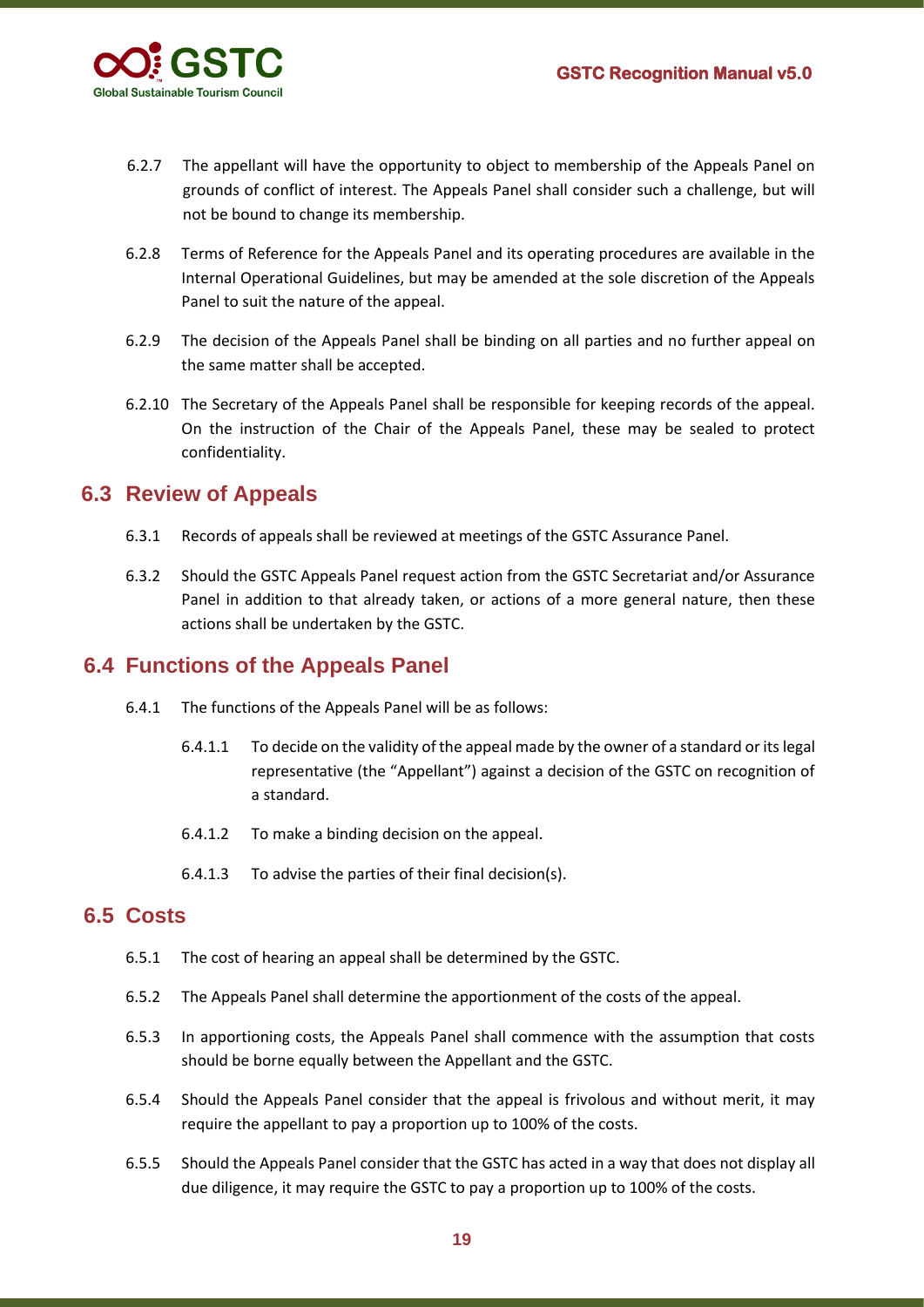

6.5.6 In the event that the appellant has been ordered to pay the costs, or part of them, the appellant will be under an obligation to pay the amount due to the GSTC within ten days of the date of the decision having been notified.

# <span id="page-19-0"></span>**7 Fees**

# <span id="page-19-1"></span>**7.1 GSTC Recognized Application**

- 7.1.1 A standard owner will be required to pay a fee for the process of recognizing its standard.
- 7.1.2 Fees must be paid upon application and before the GSTC Recognized Application is considered.
- 7.1.3 Contact the GSTC Technical Team at [td@gstcouncil.org](mailto:td@gstcouncil.org) for current fees. Consult the website for information on GSTC Recognition, including why and how to apply.

### <span id="page-19-2"></span>**7.2 Pre-Lodgement Advice**

- 7.2.1 A standard owner may (for an agreed fee) request pre-lodgement support/advice by GSTC technical staff. Technical staff may provide comments on a standard, or comment on a draft GSTC Recognized Application.
- 7.2.2 Such advice is offered to support standard owners in achieving GSTC Recognized status. However, the advice is offered as officer level advice and is not to be considered as GSTC Assurance Panel policy nor a commitment or liability for positive consideration, or otherwise.
- 7.2.3 Provision of such advice by a member of GSTC technical staff is not a conflict of interest for undertaking the subsequent assessment of a lodged GSTC Recognized Application.

# <span id="page-19-3"></span>**8 Publicity and Promotion**

### <span id="page-19-4"></span>**8.1 GSTC Promotion of GSTC Recognized Standards**

- 8.1.1 The GSTC will make publicly available a list of the GSTC Recognized standards together with a brief summary of each recognized standard, approved for publication by the standard owner.
- 8.1.2 The GSTC will make publicly available and implement a clear policy on claims of GSTC recognition of standards. This will include surveillance of the use of those claims and taking action against incorrect use.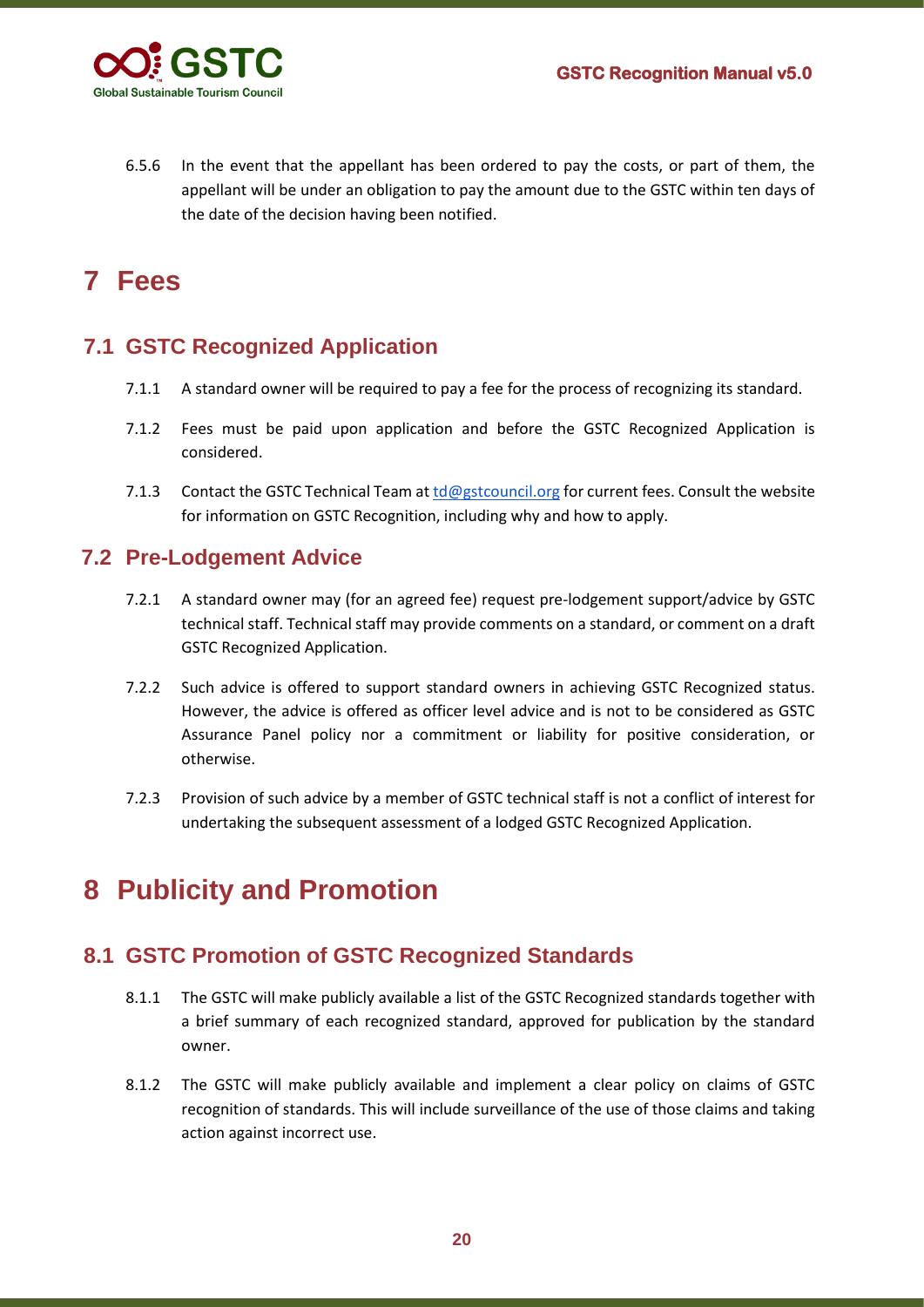

8.1.3 GSTC may arrange publicity and promotion of GSTC Recognized standards and tourism businesses/products certified by a GSTC Recognized standard. However, GSTC gives higher priority and placement to any communications regarding Certification Bodies and their certificate-holders of GSTC Accredited certification programs and bodies than to GSTC Recognized standards.

### <span id="page-20-0"></span>**8.2 Promotion by GSTC Recognized Standard**

- 8.2.1 A GSTC Recognized standard is not entitled to use any specific GSTC logo, but may make general statements that its standard is GSTC Recognized. It may not use the terms "Accredited" or similar implication that GSTC has in any way confirmed the efficacy of the Standards owner's certification policies and procedures.
- 8.2.2 References in the marketplace by GSTC Recognized Standard-owner and its affiliates to GSTC Recognized designation must clearly state that this is a designation relating to the set of Standards and NOT to any certification processes nor to the Certifying Body's brand.

For example, statements such as the following cannot be made

"Our Certification Body or Certification Program is Recognized by GSTC".

An example of an appropriate statement is "Our sustainable tourism standard is GSTC Recognized for its equivalence to the GSTC Criteria"

Guidance for how to communicate GSTC Recognized status is available in Annex A

#### <span id="page-20-1"></span>**8.3 GSTC Promotion and Market Access Benefits**

8.3.1 The GSTC publishes a summary of the promotion and market access benefits on www.gstcouncil.org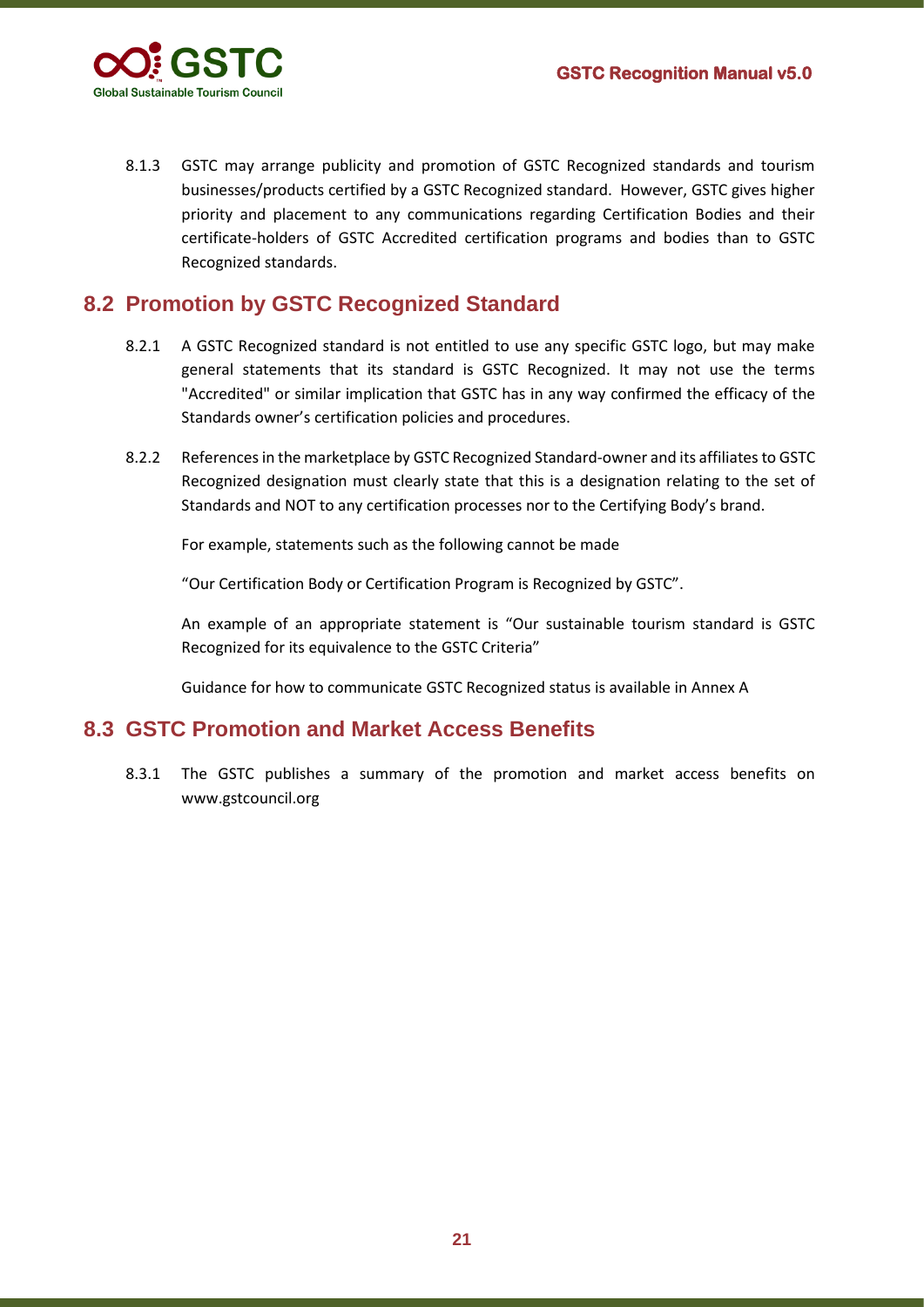

# <span id="page-21-0"></span>**9 GSTC Glossary of Relevant Terms**

- 9.1.1 A full glossary of sustainability terms used by the GSTC may be found at https://www.gstcouncil.org/gstc-criteria/glossary/
- 9.1.2 The hierarchy of definitions used is:
	- 1. ISEAL Code of Good Practice for Setting Social & Environmental Standards version 6
	- 2. ISO/IEC 17065
	- 3. ISO/IEC 17067
	- 4. ISO/IEC 17011
	- 5. ISO/IEC 17000
	- 6. ISO Guide 2
	- 7. Standard English dictionaries

| Levels of GSTC requirements |                                                              |  |
|-----------------------------|--------------------------------------------------------------|--|
| 'will'                      | An entity commits to undertake the specified action          |  |
| 'shall'                     | An entity must take the specified action to be in compliance |  |
| 'should'                    | An entity is expected to take the specified action           |  |
| 'mav'                       | An entity is allowed to take the specified action            |  |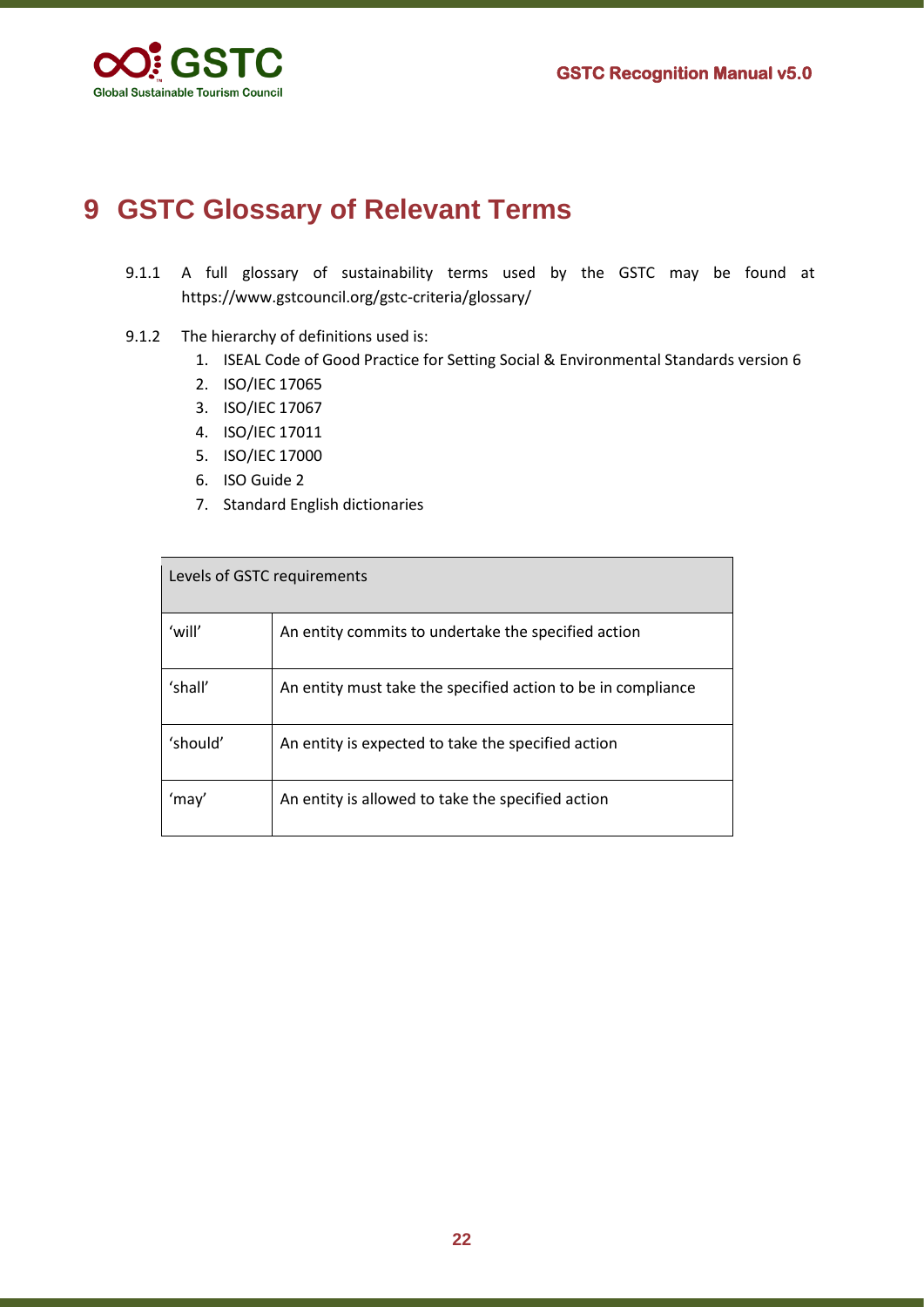

| Term                          | Definition                                                                                                                                                                                                                                                                                                                                                                                                                                                              |  |
|-------------------------------|-------------------------------------------------------------------------------------------------------------------------------------------------------------------------------------------------------------------------------------------------------------------------------------------------------------------------------------------------------------------------------------------------------------------------------------------------------------------------|--|
| Accreditation                 | Accreditation is the formal declaration by a neutral third party that the certification<br>program is administered in a way that meets the relevant norms or standards of a<br>certification program.                                                                                                                                                                                                                                                                   |  |
| Accreditation body            | An independent entity that operates in conformity with the standard ISO/IEC 17011<br>and that is technically competent to accredit CBs to perform conformity assessment<br>using a GSTC Recognized standard. Abbreviated "AB".                                                                                                                                                                                                                                          |  |
| Audit                         | A systematic and comprehensive process of investigation through checking<br>documents, conducting interviews, observation and other means                                                                                                                                                                                                                                                                                                                               |  |
| CB                            | See "Certification Body", also known as conformity assessment body                                                                                                                                                                                                                                                                                                                                                                                                      |  |
| Certification                 | Voluntary, third-party assessment, through an audit, of a tourism enterprise for<br>conformity to a standard                                                                                                                                                                                                                                                                                                                                                            |  |
| Certification body            | A body that verifies that specified requirements relating to a product, process,<br>system, person or body are fulfilled.                                                                                                                                                                                                                                                                                                                                               |  |
| Certification scheme          | A specific, named programme of certification resulting in the granting of a<br>certificate of conformity to a tourism enterprise by a CB along with the right to<br>display a mark associated with the scheme. It is defined by ISO as "[the rules,<br>procedures, and management for carrying out certification] related to specified<br>[services], to which the same specified requirements, specific rules and procedures<br>apply." After draft ISO/IEC 17067:2013 |  |
| Certification scheme<br>owner | A person or other legal entity who owns the intellectual property associated with a<br>sustainable tourism certification scheme                                                                                                                                                                                                                                                                                                                                         |  |
| Client                        | A tourism enterprise that purchases a certification service from a CB                                                                                                                                                                                                                                                                                                                                                                                                   |  |
| Conflict of interest          | A situation where the capacity for objectivity of a person or body is at risk                                                                                                                                                                                                                                                                                                                                                                                           |  |
| Conformity<br>assessment      | A process of checking and verifying the extent to which a tourism enterprise or<br>certification scheme meets a specified standard and criteria                                                                                                                                                                                                                                                                                                                         |  |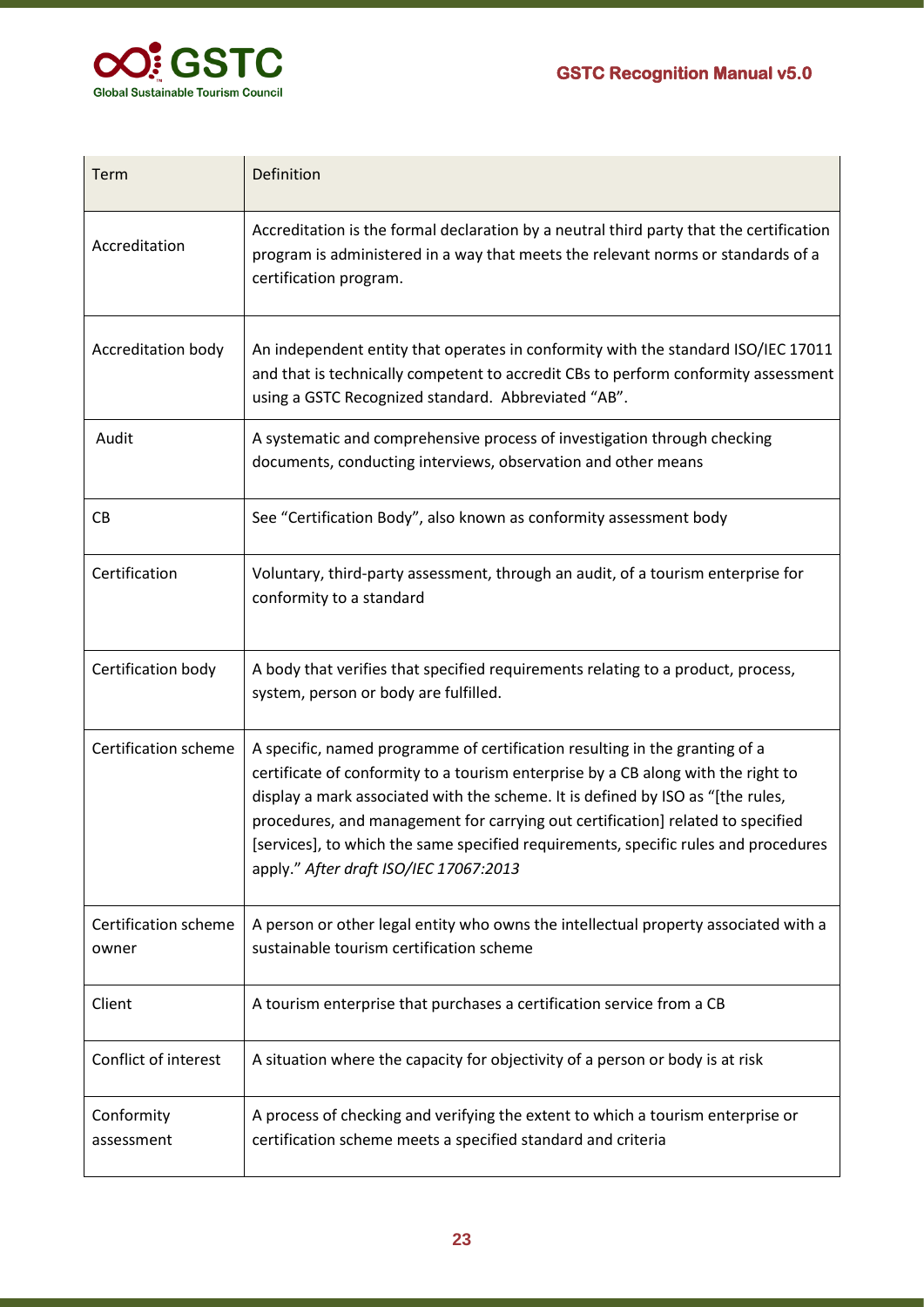

| Consultancy                         | The provision, for a fee (directly or indirectly), of expertise to a tourism enterprise<br>or CB on the design, management and operation of their services                                                                                                                                                                                                                                                                                                                                                                                                         |  |
|-------------------------------------|--------------------------------------------------------------------------------------------------------------------------------------------------------------------------------------------------------------------------------------------------------------------------------------------------------------------------------------------------------------------------------------------------------------------------------------------------------------------------------------------------------------------------------------------------------------------|--|
| Equivalent standard                 | A standard whose requirements have a direct correspondence with the<br>requirements with the GSTC Criteria. The standard may differ in presentation, or<br>even in substance, e.g. in providing guidance on how to meet requirements.<br>Equivalency for purposes of GSTC- Recognized includes harmonized, unified,<br>identical, unilaterally aligned, and comparable standards. (ISO/IEC Guide 2:2004<br>6.1, 6.2, 6.3, 6.8, and 6.9).                                                                                                                           |  |
| <b>GSTC</b>                         | Global Sustainable Tourism Council                                                                                                                                                                                                                                                                                                                                                                                                                                                                                                                                 |  |
| <b>GSTC Accreditation</b>           | Accreditation provided by an accreditation body that is appointed by the GSTC.                                                                                                                                                                                                                                                                                                                                                                                                                                                                                     |  |
| <b>GSTC Assurance</b><br>Panel      | An independent body of the GSTC that is technically competent and impartial, that<br>will make decisions on recognizing sustainable tourism standards and approving<br>certification programmes and may endorse accreditation body recommendations to<br>accredit CBs.                                                                                                                                                                                                                                                                                             |  |
| <b>GSTC Criteria</b>                | GSTC Criteria are a common understanding of sustainable tourism and are the<br>minimum that any tourism business or destination should aspire to reach. They are<br>organized around four main themes: effective sustainability planning; maximizing<br>social and economic benefits for the local community; enhancing cultural heritage;<br>and reducing negative impacts to the environment. Although the criteria are initially<br>intended for use by the accommodation and tour operator sectors, they have<br>applicability to the entire tourism industry. |  |
| <b>GSTC Criteria</b><br>Components  | The elements of each individual GSTC Criterion which are used to assess<br>equivalence of a tourism standard with the principles of sustainable tourism as<br>identified by the GSTC.                                                                                                                                                                                                                                                                                                                                                                              |  |
| <b>GSTC requirements</b><br>for CBs | The requirements that a CB shall meet in terms of its structure, management and<br>operational procedures                                                                                                                                                                                                                                                                                                                                                                                                                                                          |  |
| <b>GSTC Recognized</b><br>standard  | A sustainable tourism standard that has been evaluated by the GSTC as being<br>equivalent to the GSTC Criteria.                                                                                                                                                                                                                                                                                                                                                                                                                                                    |  |
| Impartiality                        | The ability to make judgements and take decisions that are objective, based strictly<br>on facts and free from other influences                                                                                                                                                                                                                                                                                                                                                                                                                                    |  |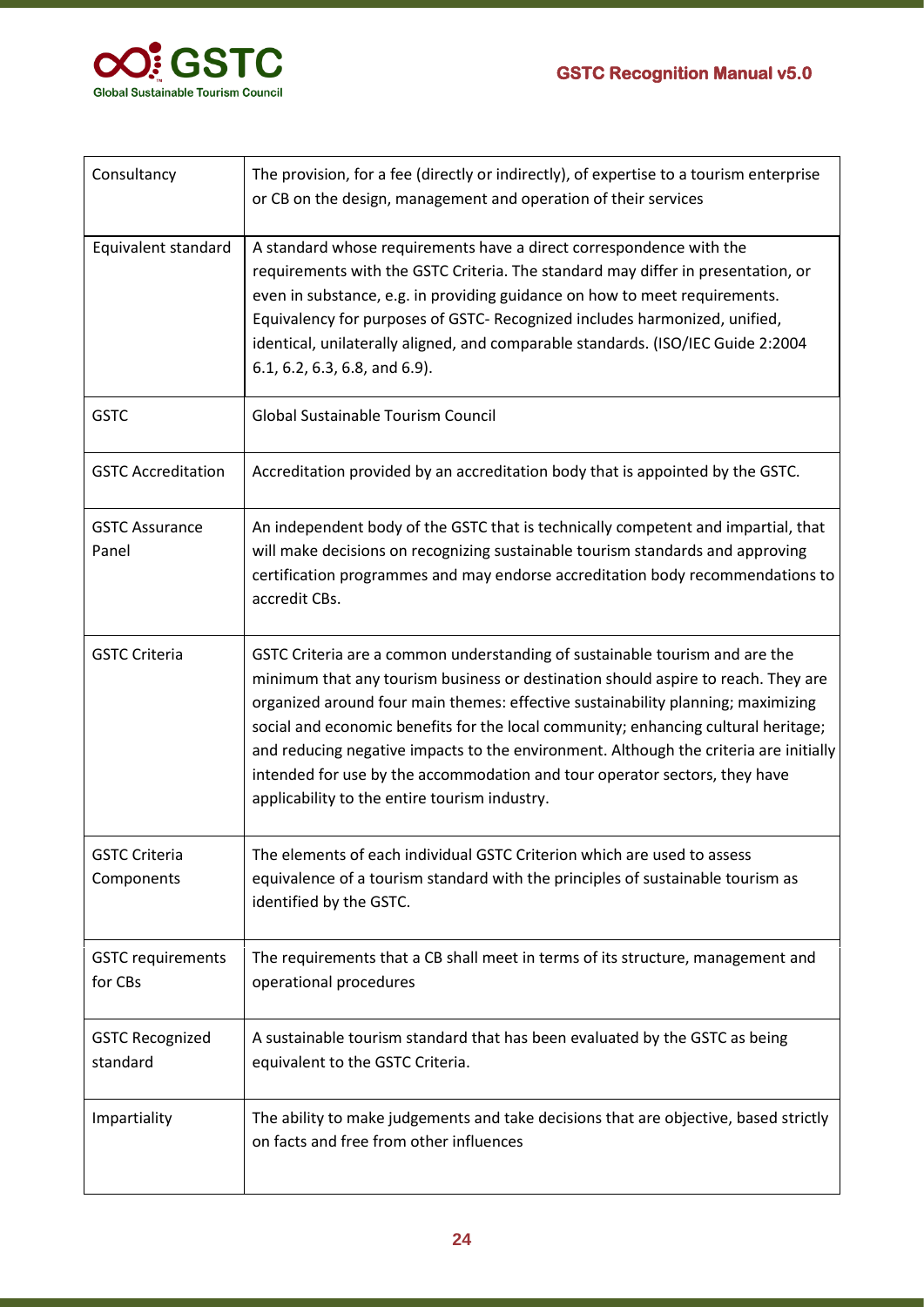

| Non-conformity                   | The absence of, or failure to meet, an element of a standard or performance criteria                                                                                    |  |
|----------------------------------|-------------------------------------------------------------------------------------------------------------------------------------------------------------------------|--|
| Standards                        | A set of standards or other types of sustainability systems                                                                                                             |  |
| Standard owner                   | A person or other legal entity who owns the intellectual property associated with a<br>sustainable tourism standard                                                     |  |
| Sustainable tourism<br>standard  | Sometimes referred herein simply as "standard." A set of rules and guidelines that<br>define the requirements of tourism enterprises in delivering sustainable tourism. |  |
| Sustainable tourism<br>system    | Activities systematized to implement an assurance program/scheme/etc. and/or<br>capacity building for sustainable tourism.                                              |  |
| Third party                      | Carried out by an individual or body that is independent of the entity being certified<br>or accredited.                                                                |  |
| Tourism enterprise               | An entity providing one or more services to tourists.                                                                                                                   |  |
| Unilaterally aligned<br>standard | A standard that is equivalent or comparable to the relevant GSTC Criteria but<br>contains further requirements not contained in the GSTC Criteria.                      |  |